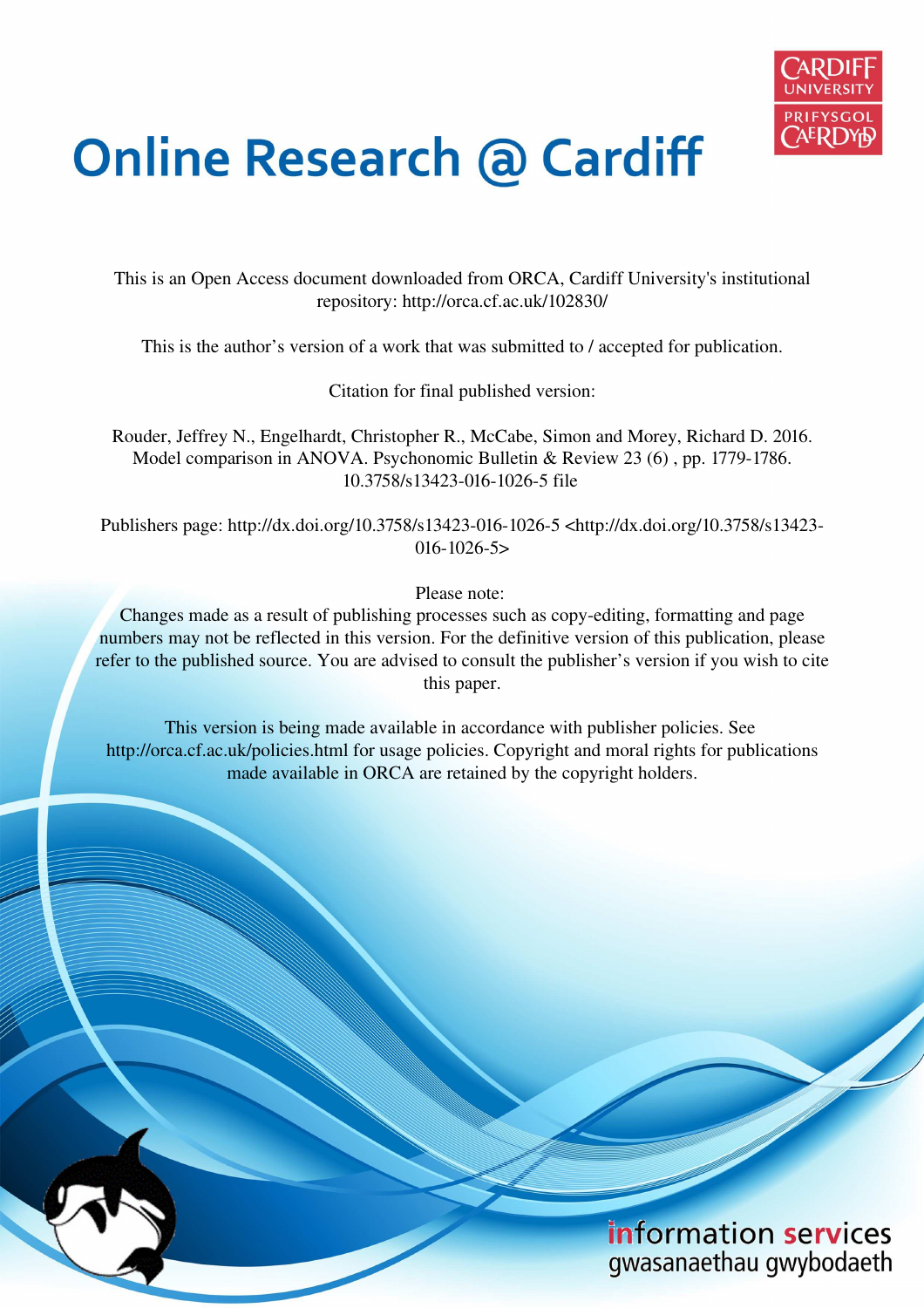Model Comparison in ANOVA 1

Running head: MODEL COMPARISON IN ANOVA

Model Comparison In ANOVA

Jeffrey N. Rouder, Christopher R. Engelhardt

University of Missouri

Simon McCabe

University of Stirling

Richard D. Morey

University of Cardiff

Jeff Rouder rouderj@missouri.edu

Word Coubt: 4341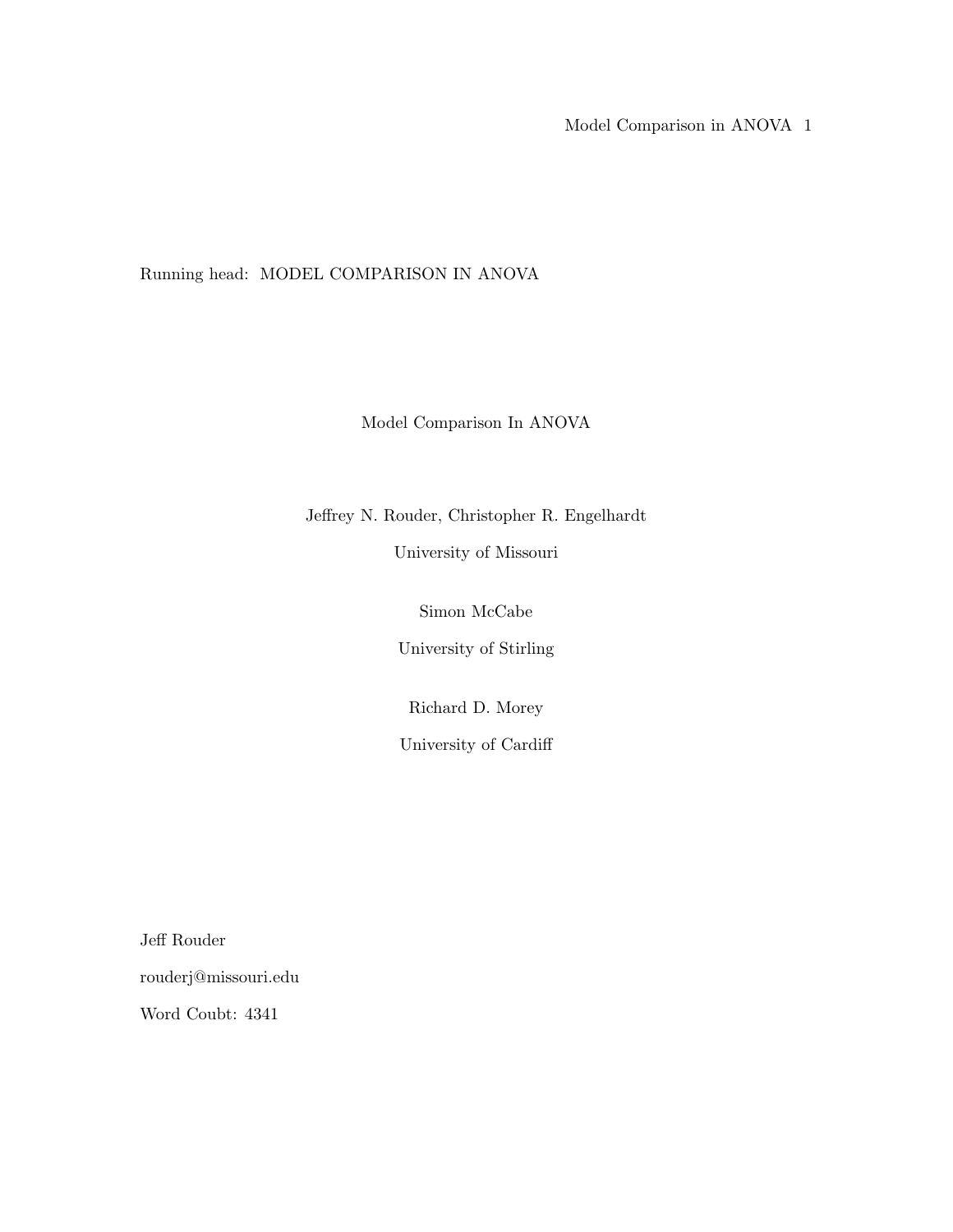#### Abstract

Analysis of variance (ANOVA), the workhorse analysis of experimental designs, consists of F-tests of main effects and interactions. Yet, testing, including traditional ANOVA, has been recently critiqued on a number of theoretical and practical grounds. In light of these critiques, model comparison and model selection serve as an attractive alternative. Model comparison differs from testing in that one can support a null or nested model vis-a-vis a more general alternative by penalizing more flexible models. We argue this ability to support more simple models allows for more nuanced theoretical conclusions than provided by traditional ANOVA F-tests. We provide a model comparison strategy and show how ANOVA models may be reparameterized to better address substantive questions in data analysis.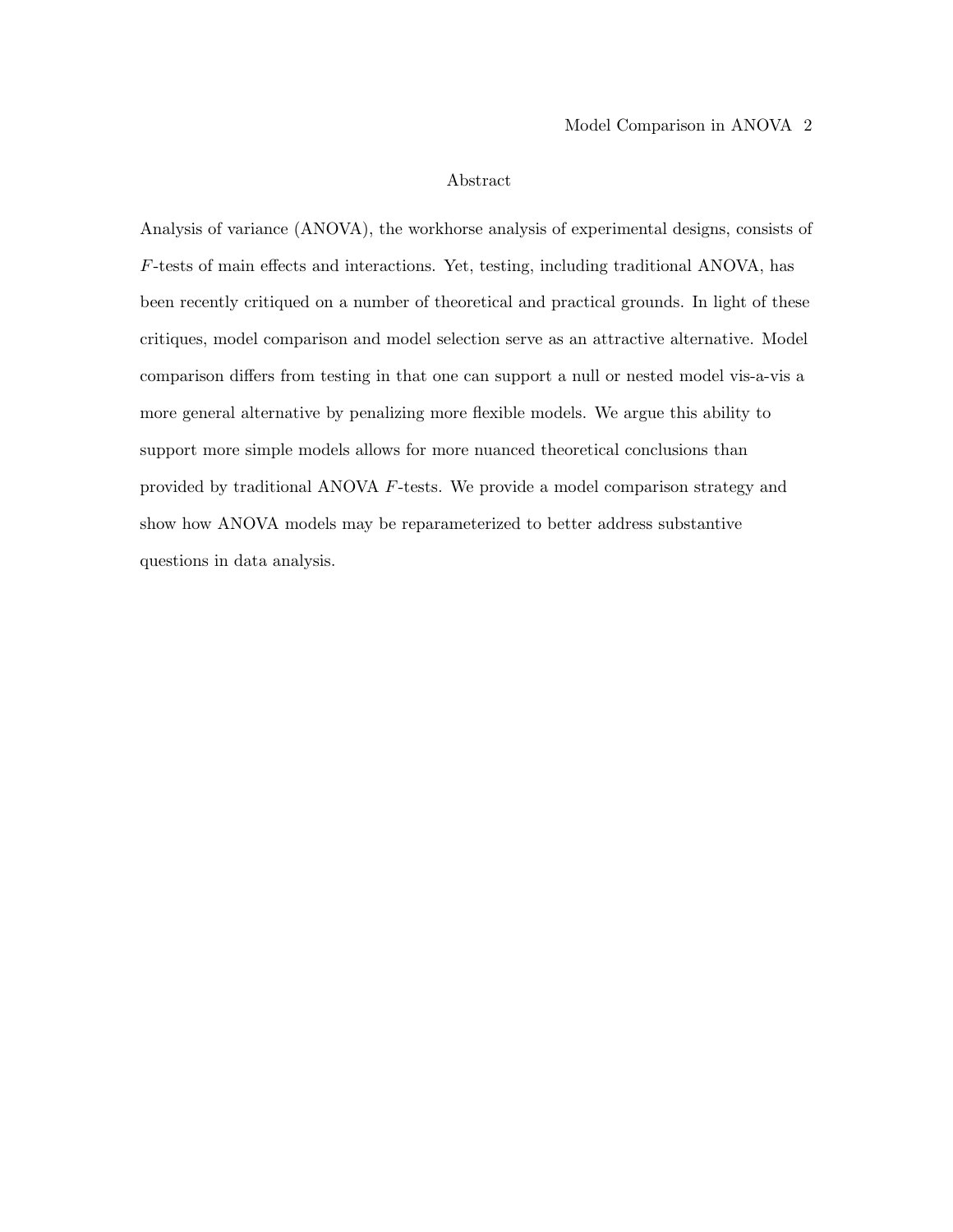#### Model Comparison In ANOVA

Factorial designs and the associated analysis of variance (ANOVA) and t-tests are workhorses of experimental psychology. Indeed, it is hard to overstate the popularity and usefulness of these designs and analyses. Consequently, most experimental psychologists are exceedingly familiar with these analyses. One would think given this popularity and familiarity that there is little room for additional development of the models and techniques underlying ANOVA. Take two-way ANOVA as an example with factors of A and  $B$ : The conventional approach is to perform three tests in this case—a main effects test of  $A$ ,  $B$ , and an interaction test of  $A$  and  $B$ . How much more is there to say?

In the recent decades, statisticians and psychologists have developed methods of model comparison that go beyond traditional significance testing. In the model-comparison perspective, models instantiate theoretical positions of interest. If the models are judicious—that is, they capture theoretically important constraints—then model comparison becomes a proxy for theory comparison.

Model comparison is often similar to testing, but there is a key difference: Testing is asymmetric. One may reject a nested or null model in favor of a more general model. But the reverse does not hold—one cannot reject a more general model for a nested one. Model comparison, in contrast, has no such asymmetry: Evidence for nested or general models may be quantified. This ability to quantify evidence for nested models changes inference in ANOVA. In the two-way case, for example, instead of 3 tests, there are 8 different possible models formed by presence and absence of each main effect and the interaction. Among these 8 there are 28 possible dyadic model comparisons. The conventional tests encompass three of the possible 28. What about the others? We show here that understanding the full set of models and their relations may lead to a more nuanced understanding of the structure in data than may be provided by the more conventional tests.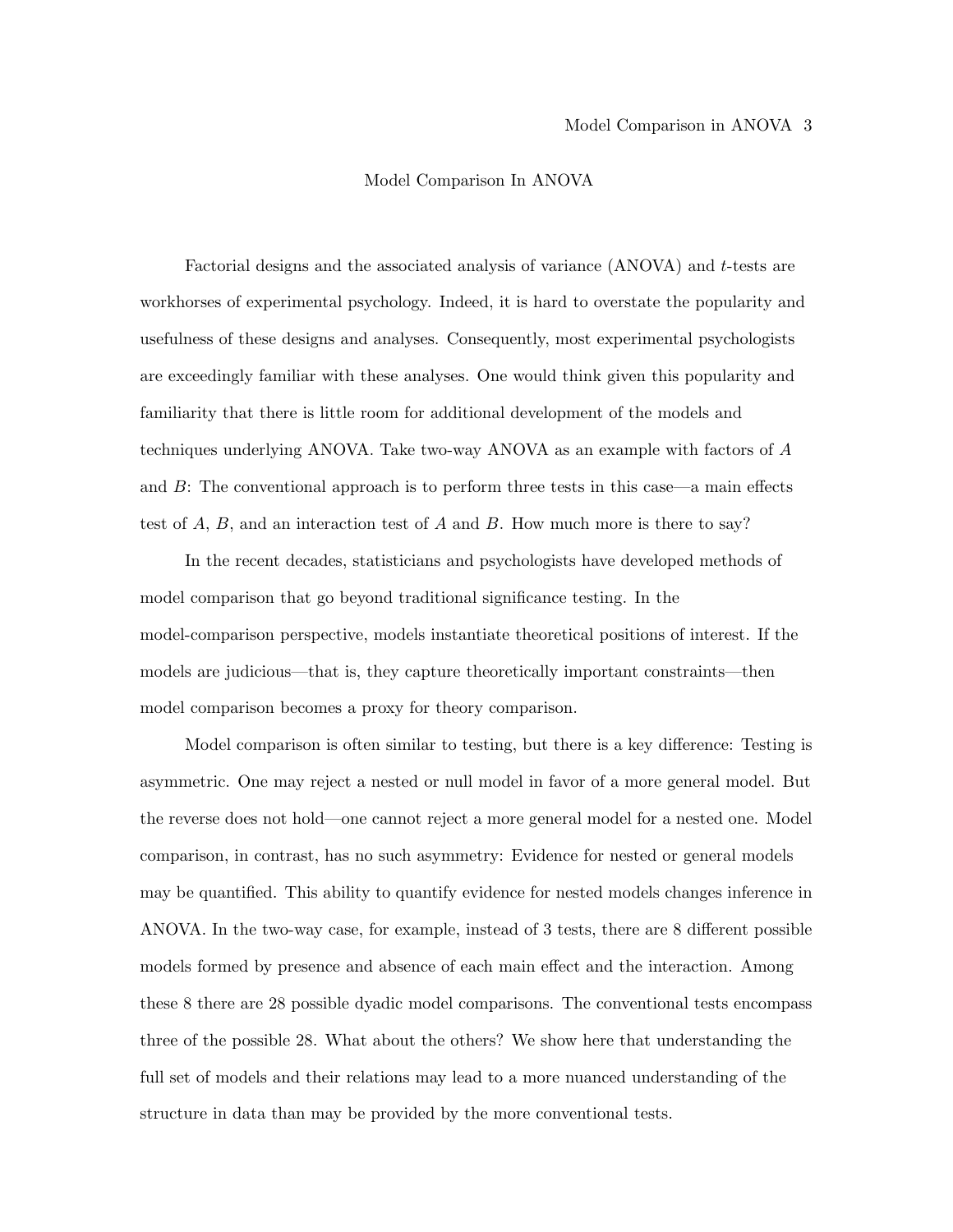Before proceeding, it is helpful to provide context on modeling itself. When one performs ANOVA, the various models formed by the inclusion and exclusion of factors and their interactions presumably represent various positions of theoretical importance, and the differences between the models represent critical theoretical differences. If the models are good instantiations of the theoretical positions, then the inference from the models applies to the theoretical positions. This correspondence means that analysts should judiciously choose models that are theoretically interpretable. In this paper we show that these choices are not so simple, and, perhaps surprisingly, common models and parameterizations in ANOVA may not be the best choices for assessing main effects and interactions. In the next section, we consider one-way designs where there is a single question: did the factor have an effect. In this case, models underlying testing and model comparison are the same. Following this, we consider the two-factor case. The models for testing and comparison diverge because the ones used in testing do not, in our opinion, correspond well to the theoretical questions typically asked.

#### The Models in a One-Way Design

Consider a simple one-factor design where a factor A is manipulated through some number of levels. For example, we may assess the effect of the color of presented memoranda in a memory experiment. There are two models to be considered: an *effects* model and a null model. The effects model may be informally written as

$$
Y = \mu + A + \text{noise}.
$$

This informal equation may be read as, "the response Y arises from the sum of a grand mean, the effect of the factor A, and random noise." More formal notation is possible, but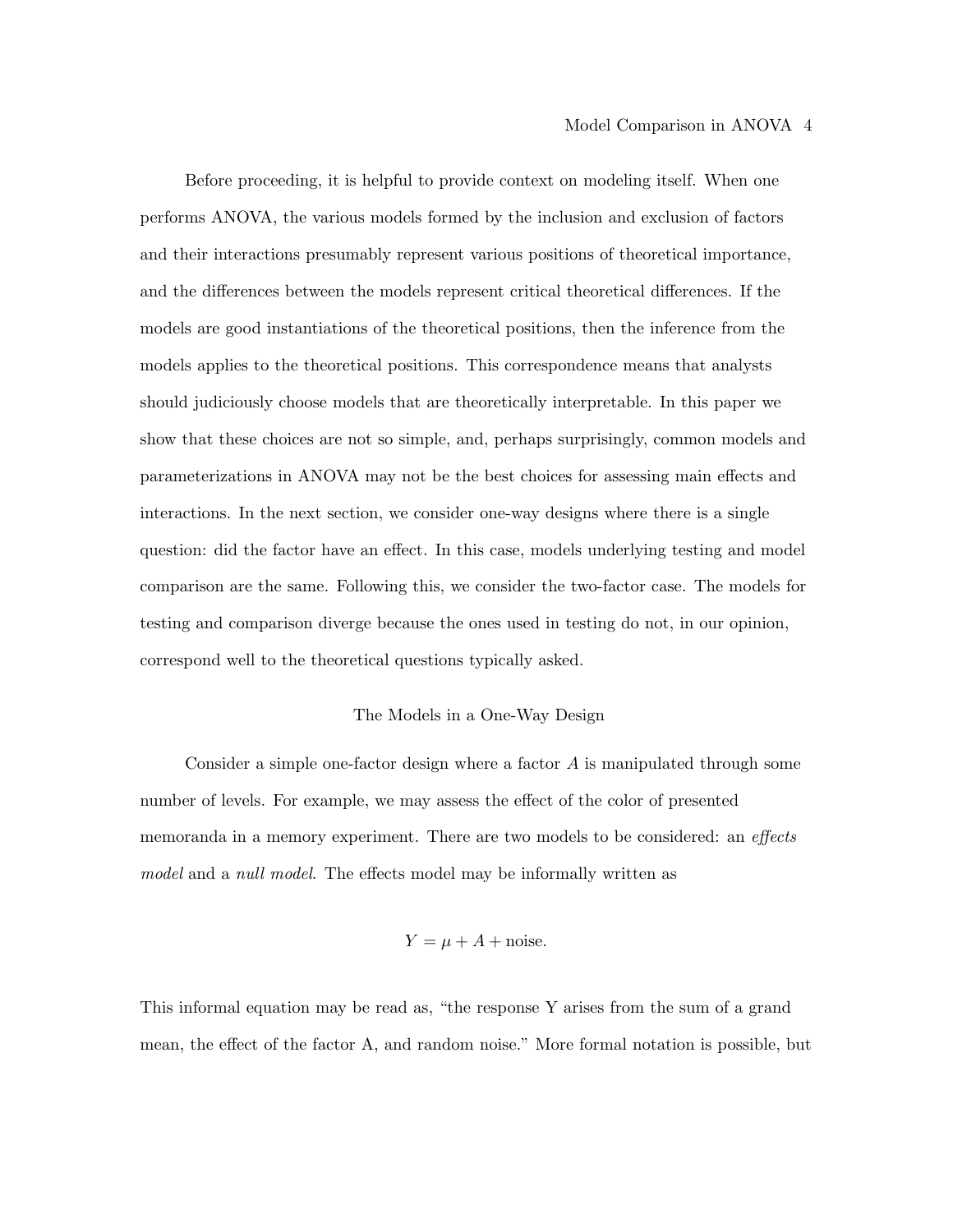it is not needed here.<sup>1</sup> This model may be contrasted to a null model:

$$
Y = \mu + \text{noise}.
$$

These two models are shown in Figure 1A (top right) as two ovals. In the figure, the grand mean and noise terms are left out to reduce clutter and focus on the critical difference between the models, the inclusion or exclusion of factor A. The comparison of these models serves as an assessment of the necessity of factor A in describing the data. We may also refer to the null model in this context as instantiating the constraint that the data are invariant to factor A.

#### Model-Comparison Methods

In traditional tests, a dichotomous decision is made—either the analyst rejects the null or fails to do so. The failure to reject the null is not the same as accepting it, which is not formally permitted. In model comparison, in contrast, constrained models may be favored over a more general alternative. The key is to penalize more general models by their flexibility. Suppose we have two models that both account for the data. The first model can only account for the observed data and no other patterns. The second model can account for the observed data and many other patterns as well. The second model is more flexible because it can account for more data patterns. Because the more flexible model can account for a wider variety of data patterns, observing any one pattern is not so evidential. This consideration, where models are penalized by their flexibility is often called *Occam's razor*, and it is a desirable rule-of-thumb (Myung  $\&$  Pitt, 1997). Using Occam's razor, we should favor the simpler constrained model which yields a constrained prediction over the alternative model which is compatible with more varied data patterns.

Our goal here is to show how consideration of models and model comparison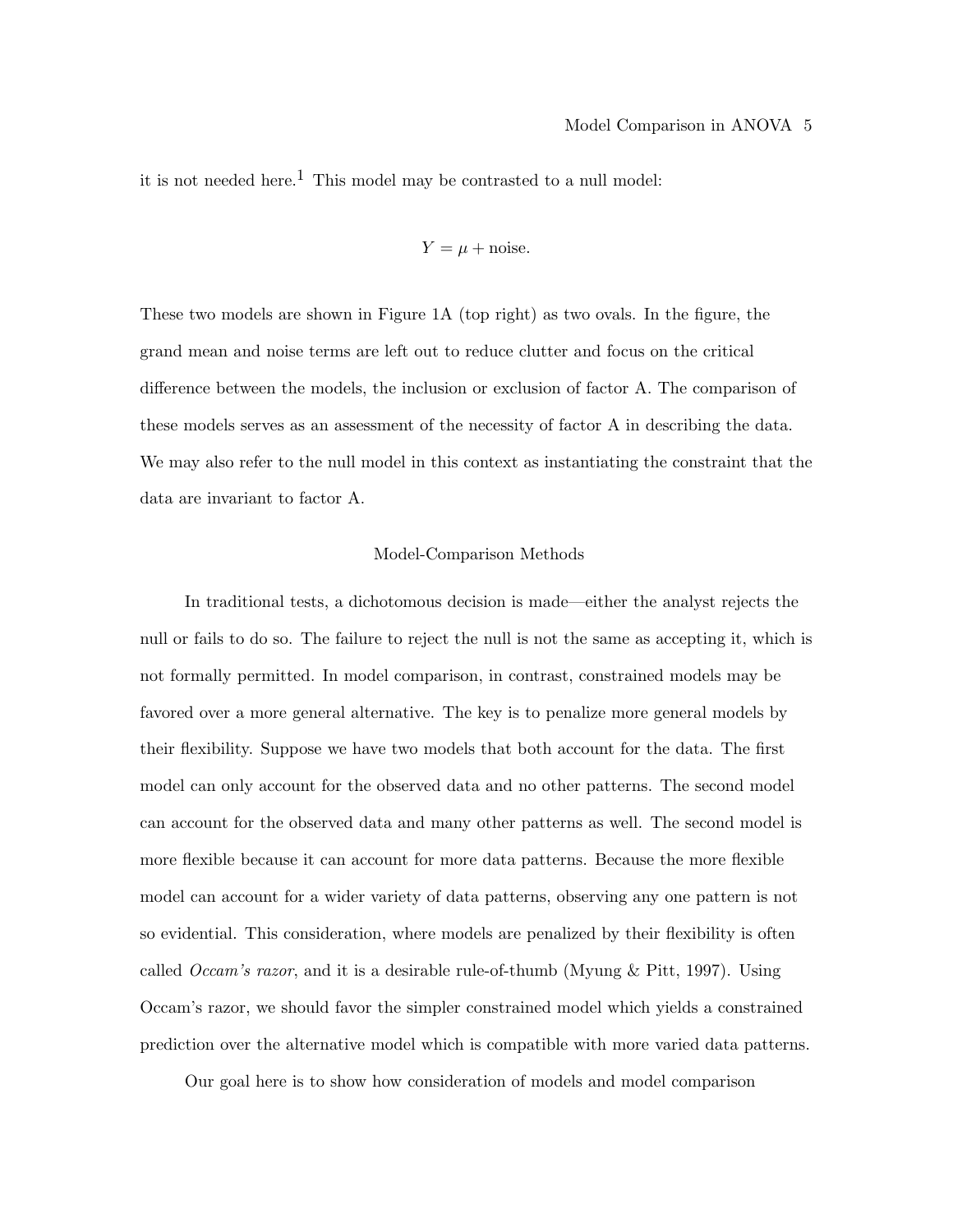changes how we may view ANOVA. There are several different approaches for balancing fit and flexibility in model comparison including the Akaike information criterion (AIC, Akaike, 1974), the "corrected" Akaike information criterion (AICc, Burnham & Anderson, 2002), the Bayesian information criterion (BIC, Schwartz, 1978), the deviance information criterion (DIC, Spiegelhalter, Best, Carlin, & van der Linde, 2002), minimum description length measures (MDL Grunwald, Myung, & Pitt, 2005), and the Bayes factor (Jeffreys, 1961). Even though there are several different approaches, the points we make about models and model comparisons holds regardless of which model-comparison method is used. As an aside, we advocate for the Bayes factor (Rouder, Speckman, Sun, Morey, & Iverson, 2009) because it provides for a formal, rational assessment of evidence for models. This advocacy, however, is tangential to the points provided here which hold even if one does not appreciate the Bayes factor.

#### Models for Two-Way Designs

The advantages of a model comparison perspective are seen in consideration of the two-way design. A bit of terminology is helpful. The term *factor* refer to a manipulation; there are two factors in a two-way design. The term covariate refers to statistical variable. There are three covariates in a two-way design: the main effect of  $A$ , the main effect of  $B$ , and of the  $AB$  interaction. Each covariate may contain a number of parameters depending on the number of levels.<sup>2</sup> The full ANOVA model for this design is stated informally as

$$
Y = \mu + A + B + AB + \text{noise},
$$

This full model occupies the top of a model hierarchy shown in Figure 1B. The bottom of the hierarchy is a null model. Above the null model are the three models with a single covariate: a model with the the main effect of A and no other effects, a model with the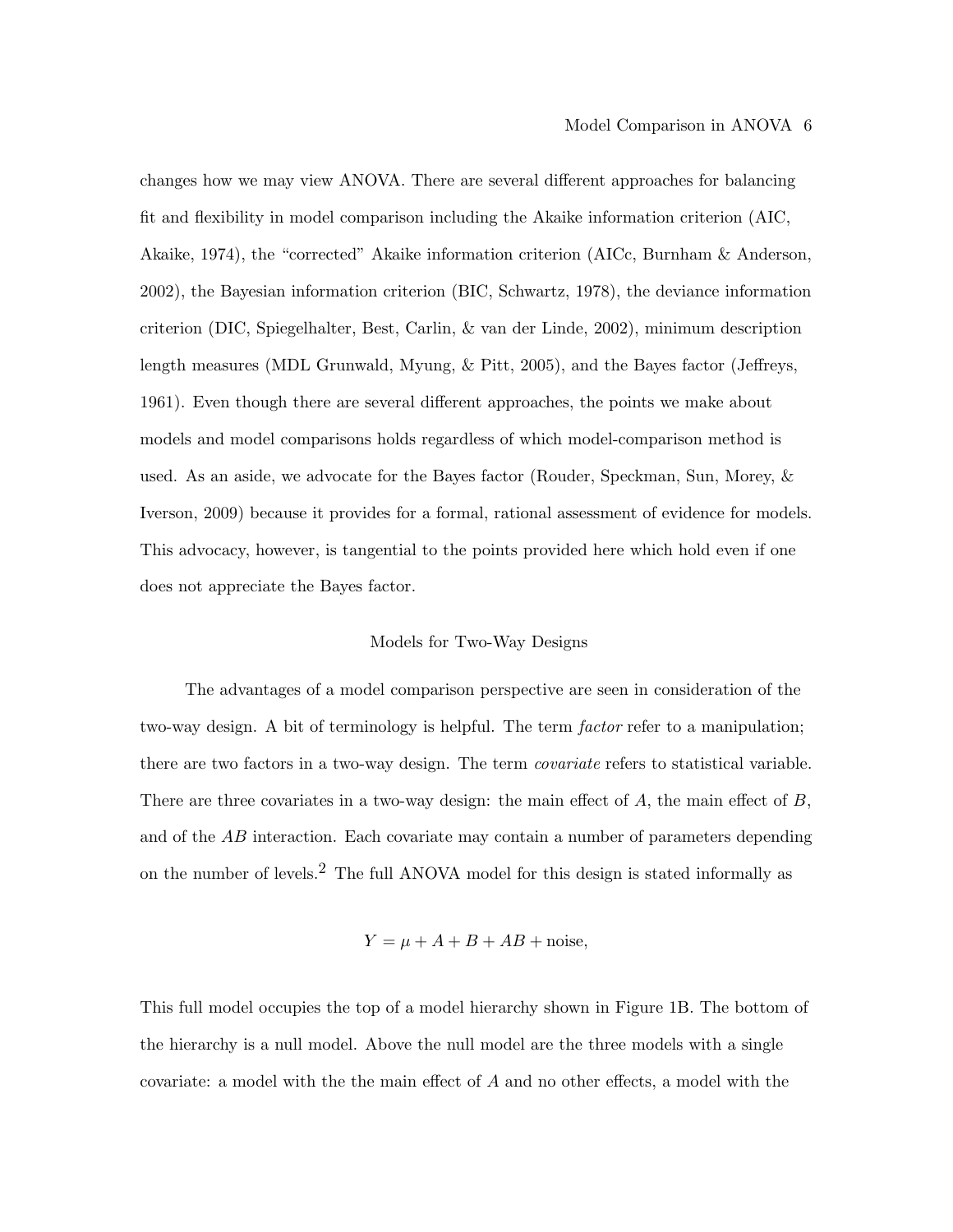main effect of  $B$  and no other effects, and a model with the  $AB$  interaction and no other effects. Above these three models are an additional three models with any two of the three covariates. The lines in the figure show the nesting relations among models.

The conventional ANOVA testing approach is shown in Figure 1C. It is a top-down strategy where the full model is compared to models without a specific covariate. Evidence for the missing covariate is inferred when the full model is preferred to the model missing that covariate. For example, there is evidence for A when the full model is preferred to the submodel  $Y = \mu + B + AB +$  noise that excludes A.

#### The Advantages of Considering Many Models

Our main claim is that by considering all plausible models, the analyst can make more theoretically detailed statements about the structure of data. This claim is perhaps best illustrated by consideration of models that are not part of the ANOVA testing approach. Take for example, the model  $Y = \mu + A + \text{noise}$ . This model is comprised by an effect of  $A$  and an invariance to  $B$ . These are both theoretically appealing statements. Suppose Y is a free-recall score to memorized words;  $A$  is the part-of-speech of the words, say noun vs. verb, and  $B$  is the color of the words. These factors were chosen in fact to assess whether the recollection process was driven by semantic information, in which case part-of-speech should affect free recall, or by perceptual information, in which case color should affect free recall. The model instantiates the case that semantic information rather than perceptual information drives recollection. It is a theoretically useful and important model.

In model comparison approaches, a numeric value is placed on each model in the hierarchy. For example, if AIC was the target comparison statistic, an AIC value would be computed for each model. Suppose the model  $Y = \mu + A +$  noise is favored over all other models. This model is immediately interpretable: The evidence for the effect of  $A$  is in the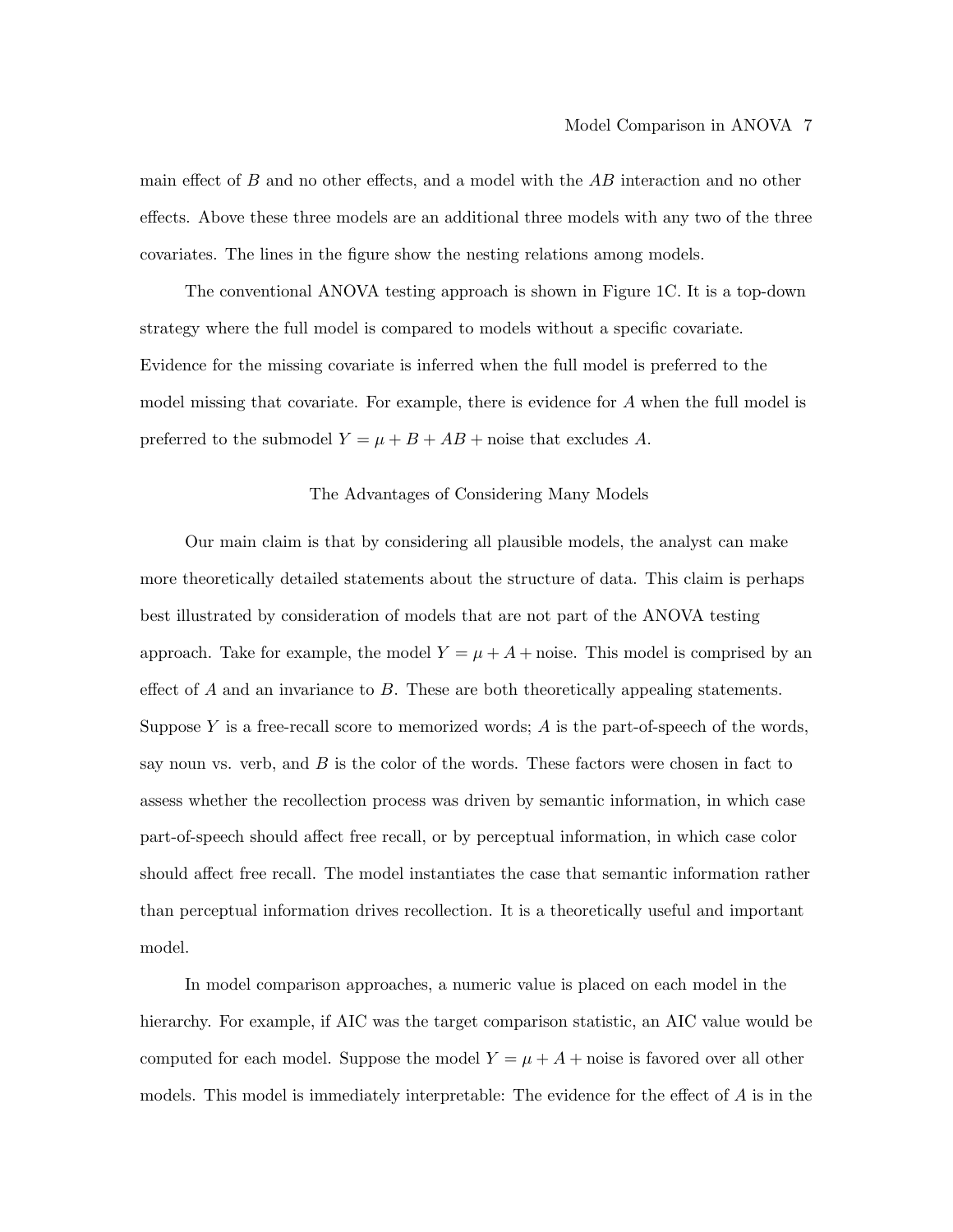comparison to the null; the evidence for the invariance to  $B$  is in the comparison of  $Y = \mu + A + B$  + noise. This approach may be contrasted to a top-down testing approach where the comparable statements are made when the full model fits significantly better than the model missing the main effect of A but not significantly better than models with  $A + B$  or  $A + AB$ . The model-comparison and top-down testing approaches will assuredly differ if for no other reason that it is impossible to interpret the lack of significance as evidence for an invariance. By adhering to Occam's razor and allowing preference for nested models, the model comparison approach offers a richer, more insightful view of the structure in data.

#### Implausible Models

Figure 1B shows eight models, but not all of them are theoretically interpretable. We show here that several should be discarded a priori in most cases because they correspond to positions that are a priori implausible in most experimental settings. Statisticians routinely voice concern about testing main effects in the presence of interactions because the size and sign of the main effects depend on the levels of the factors (Nelder, 1998; Venables, 2000). We have a related concern about models with interactions but without corresponding main effects. These models are implausible because they seemingly rely on picking the exact levels so that the true main effects perfectly cancel. To illustrate this claim, consider an experiment to explore how much people would be willing to pay for a pint of vanilla ice-cream as a function of its sugar and fat content. Figure 2A shows a hypothetical example. Here, the sugar and fat need to be matched to maintain balance otherwise the ice-cream tastes too sweet or too bland. As such, perhaps the lack of main effects may seem plausible. To show that it is not, consider Figure 2B which shows a more complete view of the relationship between sugar content, fat content, and value of the pint of ice-cream. The inner most circle shows the highest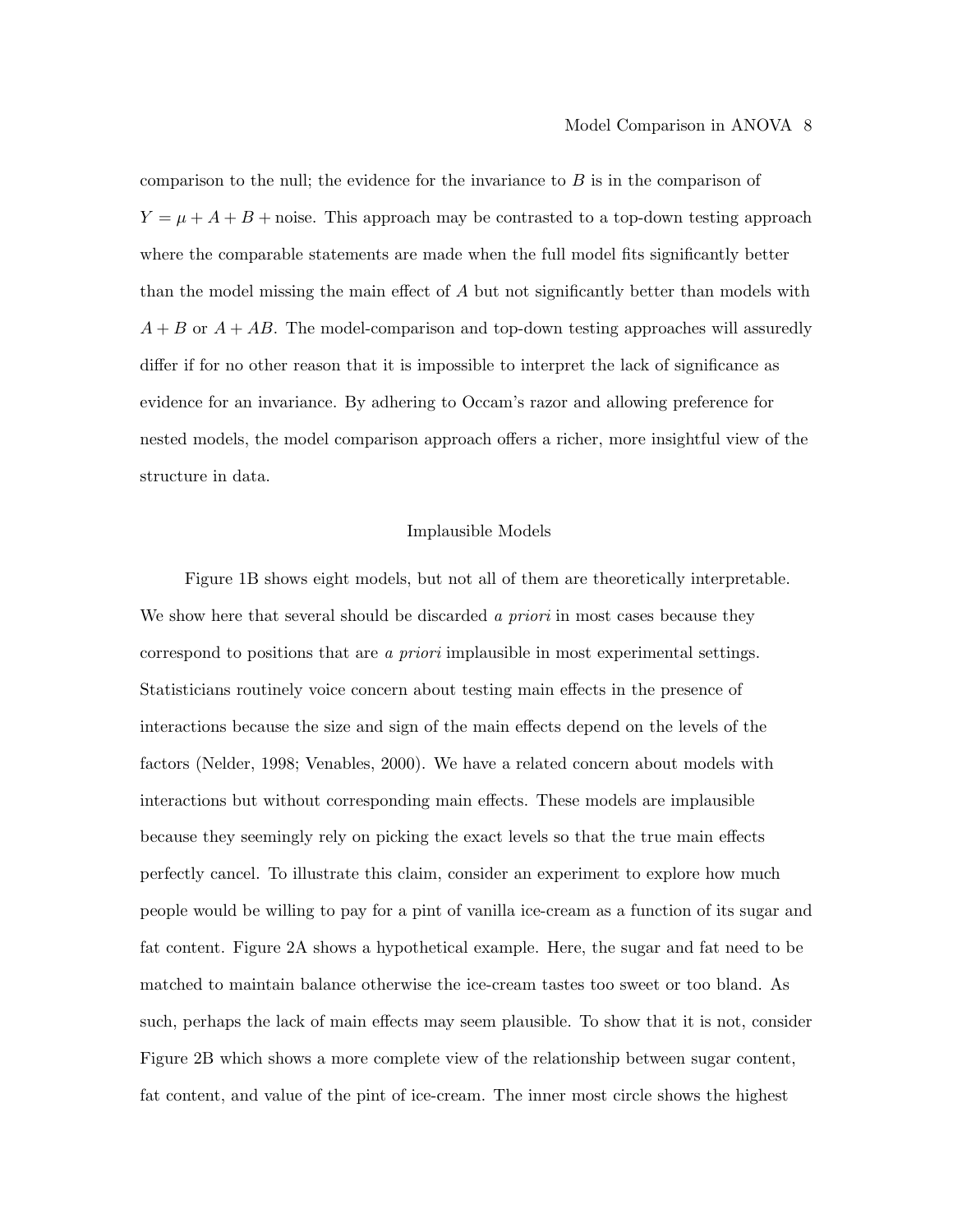value, in this case above \$6 a pint, and the successive rings show lessening value. The balance comes from the positive association, for each level of fat there is a balancing level of sugar. The points, at values of \$2.5 and \$5, correspond to the points in Figure 2A. For the shown levels there are no main effects. But, if the levels are chosen differently, then main effects surely appear. That is, the lack of main effects here results only for very carefully and precisely chosen levels, and main effects appear otherwise. In application, we do not have the information in Figure 2B (otherwise, we would not had to perform the experiment), and it seems implausible that one could fortuitously choose levels to precisely cancel out the main effects.

Because we find models with perfectly cancelling level to be implausible, we discard all models where there is an interaction without corresponding main effects. In the two-factor case, the discarded models are shown in red in Figure 1D. Consider  $Y = \mu + B + AB +$  noise. It contains an interaction involving A, the AB interaction, without a specification of the main effect of A. The two other discarded models are  $Y = \mu + A + AB +$  noise, which contains an AB interaction without a main effect of B and  $Y = \mu + AB +$  noise, which is missing main effects of both variables.

The consequence of these discards is that it takes stronger patterns in data to evidence interactions. Interactions occur only in the presence of main effects, and models with main effects are more flexible than those without them. And with this increased flexibility comes an increased penalty. Such a consequence is desirable. Evidence for interactions should not depend on assuming the levels are perfectly chosen so that main effects cancel.

#### Plausible Models for Ordinal Dependent Measures

Experimental psychologists use a wide variety of dependent measures. Some of these dependent measures are on a ratio or interval scale, and examples include response times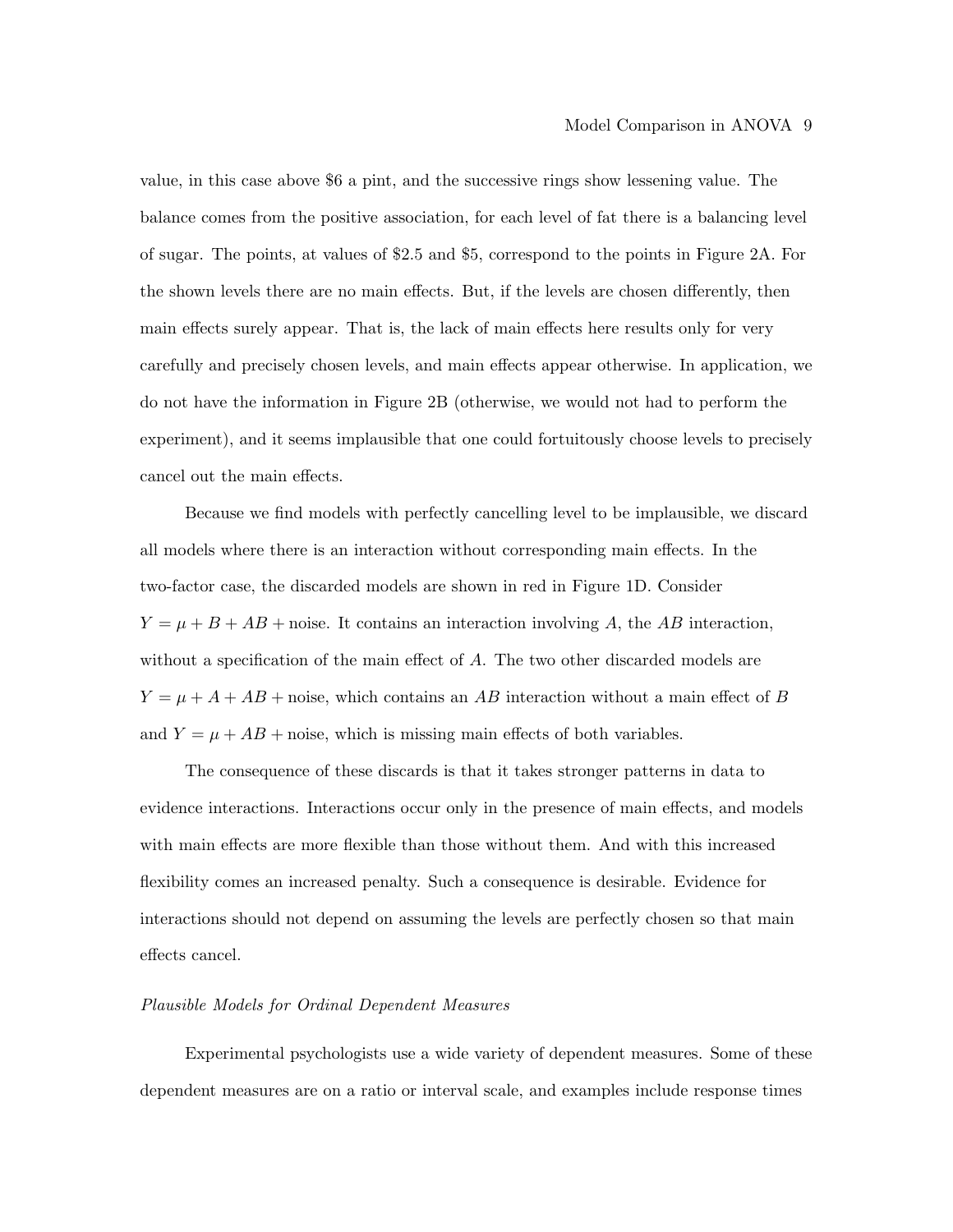and voltages. Other dependent measures are on an ordinal scale where differences are not interpretable as a metric quantity. An example of an ordinal measure includes confidence ratings scales. Here differences between two ratings, say between "1" and "2" on the scale, cannot be assumed to be the same across the scale. For example the difference between "1" and "2" may be psychologically different than that between "2" and "3." When differences between such intervals are not constant, additivity is not a meaningful concept, and models without interactions are difficult to interpret because the constraint is unjustifiable. As a consequence, the effect of a factor is best assessed by considering whether it enters in full or not at all.

Experimental psychologists often consider proportions, say the proportion of one type of response or another, as the dependent measure of interest. There are hundreds of studies that test interactions among factors for this measure. By our reckoning, these types of contrasts need additional care because the meaning of a difference in a proportion is dependent on the value of the proportion itself. For example, small differences for small valued proportions, say those around .05 have a different meaning than those around moderately valued ones, say around .5. In this context, it is difficult to interpret the contrast between a main effects model and a full model, because the meaning of the main effects model is unclear. Hence, in our opinion, claims of interactions should be avoided. Instead, researchers should limit themselves to describing whether a factor has an effect without discriminating between main effects and interactions. To implement this limit, we do not use main-effects models in our model-comparison analyses when using ordinal data. This additional discard is shown in Figure 1E.

#### An Example of Model Comparison

To illustrate the model comparison approach we take an example from McCabe, Arndt, Bartholow, & Engelhardt (submitted). Their goal was to assess the effect of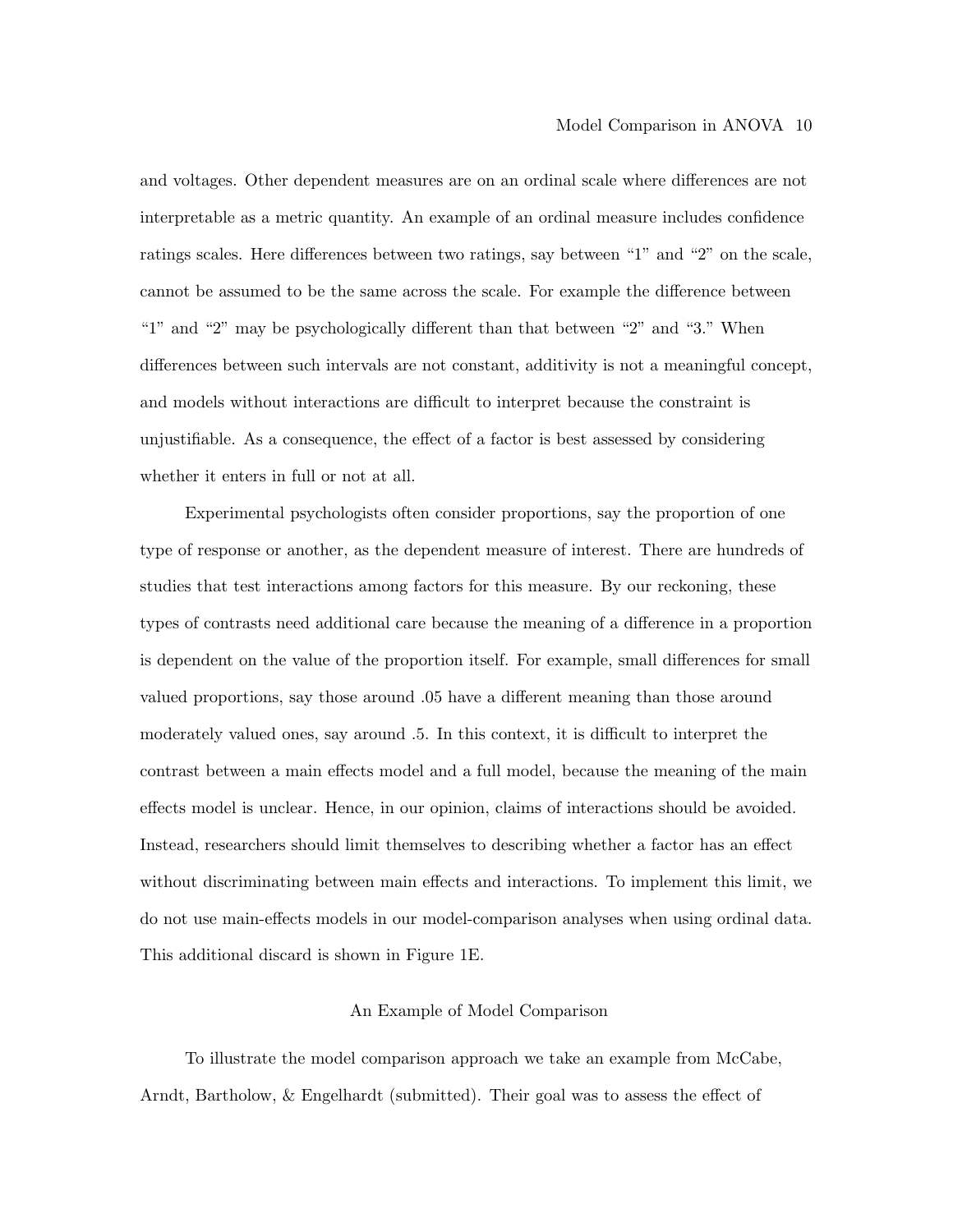reminding people of their own mortality on their attitudes toward alcohol consumption. The control condition was the attitudes when asked to consider a situation where they felt socially excluded, and the difference in attitudes served as a measure of effect. The experiment was motivated by a psychological theory, terror management theory (Greenberg, Pyszczynski, & Solomon, 1986), that describes how our recognition of our mortality affects our thoughts, behavior, and actions. According to this theory, thoughts about death causes people to cling more tightly to social norms. Drinking alcohol is part of the normative cultural script for Fridays (a leisure day) but not for Mondays (a work day). Consequently, McCabe et al. hypothesized that the mortality reminder might produce more positive attitudes toward drinking alcohol on Fridays than on Mondays. An interaction effect between the day of assessment and the presence of the a morality reminder was hypothesized.

Cell means are plotted in Figure 3A. As can be seen, there seems to be a healthy interaction, and indeed, the conventional statistics reveal no main effect of the mortality reminder  $(F(1, 156) = 2.28, p \approx .13)$ , an unmistakable main effect of day  $(F(1, 56) = 57.9,$  $p \approx 10^{-11}$ , and an interaction between the two  $(F(1, 56) = 5.28, p \approx .023)$ . By conventional interpretation, the interaction seems supported.

We illustrate the effect of discarding implausible models with model comparison by Bayes factors. The points we make are about the strategy of model comparisons rather than about Bayes factors, and they hold broadly across model comparison measures that appropriately penalize complexity. The Bayes factor model comparison statistics are shown in Figure 3B.<sup>3</sup>. We took the model  $Y = \mu + D +$  noise, on the lower left, as the standard and compared all models to it. Consequently, it has a value of 1.0 in the figure. Models without the main effect of day fared poorly in comparison; the Bayes factor values for these models is on the order of  $10^{-10}$  (one in 10 billion), which is denoted in the figure as "trace" values. If we temporarily (and wrongly) consider all models, the best model is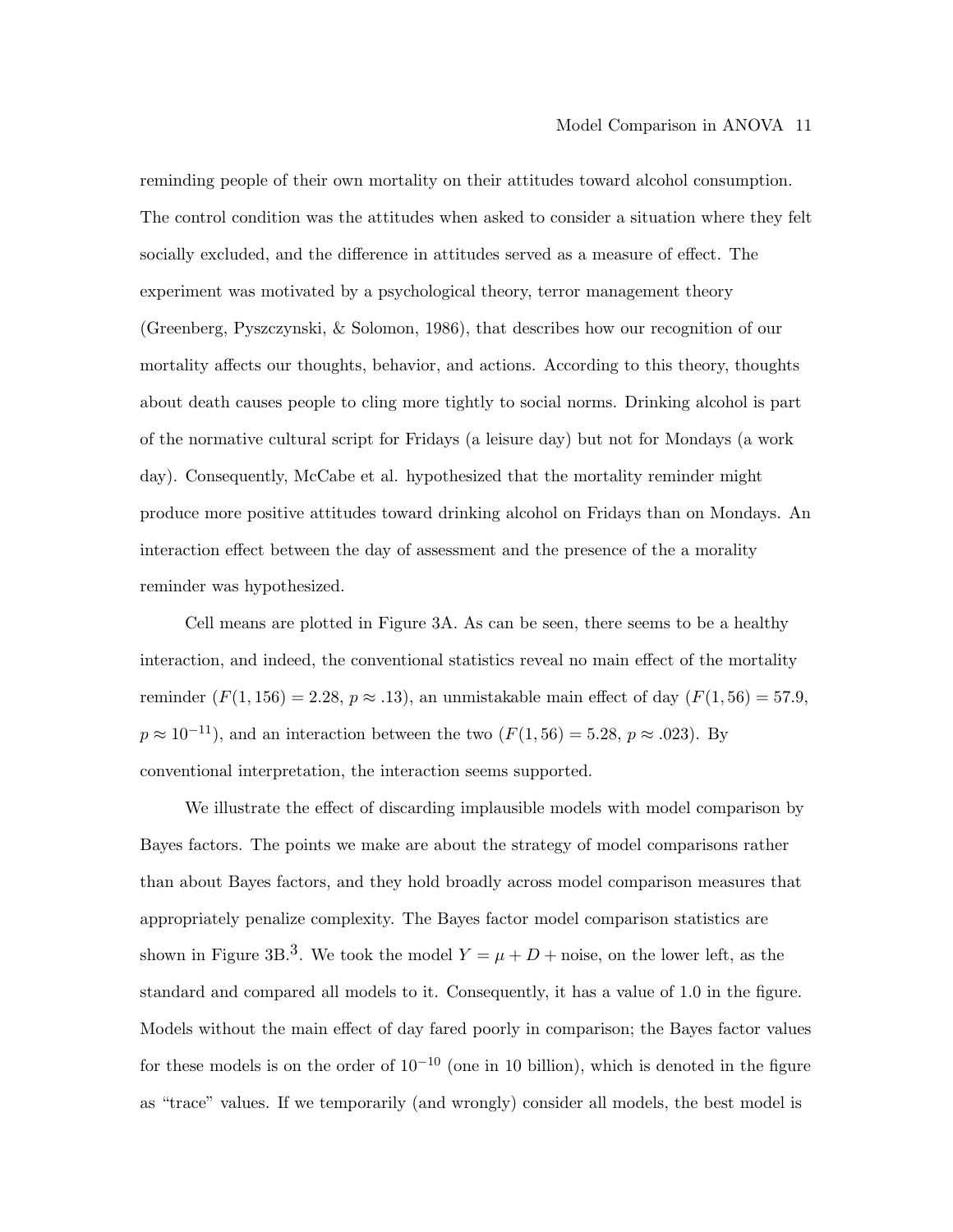$Y = \mu + D + DR$  + noise, which has a Bayes-factor value of 2.2 compared to the standard model  $Y = \mu + D +$  noise. The interpretation here is that the data are about twice as likely under the model with the interaction than without, and that Bayesians may update their odds in favor of the interaction by a factor of 2.2.

The above interpretation, however, rests on a perfect-balance assumption: the upward effect of the mortality cue presented on Friday is balanced exactly by mirror downward effect of the same cue presented on Monday. To dispense with this unwarranted assumption, we compare the Bayes factor of the most favored interpretable model with an interaction,  $Y = \mu + D + R + DR$  + noise to the most favored model without it,  $Y = \mu + D$ . This Bayes factor is 1.07 in value, which is equivocal. What happened is straightforward: The interpretable interaction model,  $Y = \mu + D + R + DR + \text{noise}$ , is more flexible than the discarded model,  $Y = \mu + D + DR$  + noise. Hence, it is penalized more and this increased penalty accounts for the attenuation of evidence.

#### Reparameterizing the ANOVA model

In the preceding development, we showed how models with interactions but without main effects are implausible, and we provided an example where discarding them had a substantive effect on the conclusion. The critical problem is the perfect-balance assumption. Here we construct a model that captures the notion of an interaction without being too flexible and without making the perfect balance assumption. To arrive at this model, we first explore the conventional parameterization of the ANOVA model. Then we reparameterize so that main effects have subtly different meaning. With this alternative parameterization it is possible to have interactions without main effects while not committing to perfect balance.

The usual parameterization of ANOVA is shown in Table 1, and it is presented in the context of the McCabe example for concreteness. The grand mean is denoted by  $\mu$ ,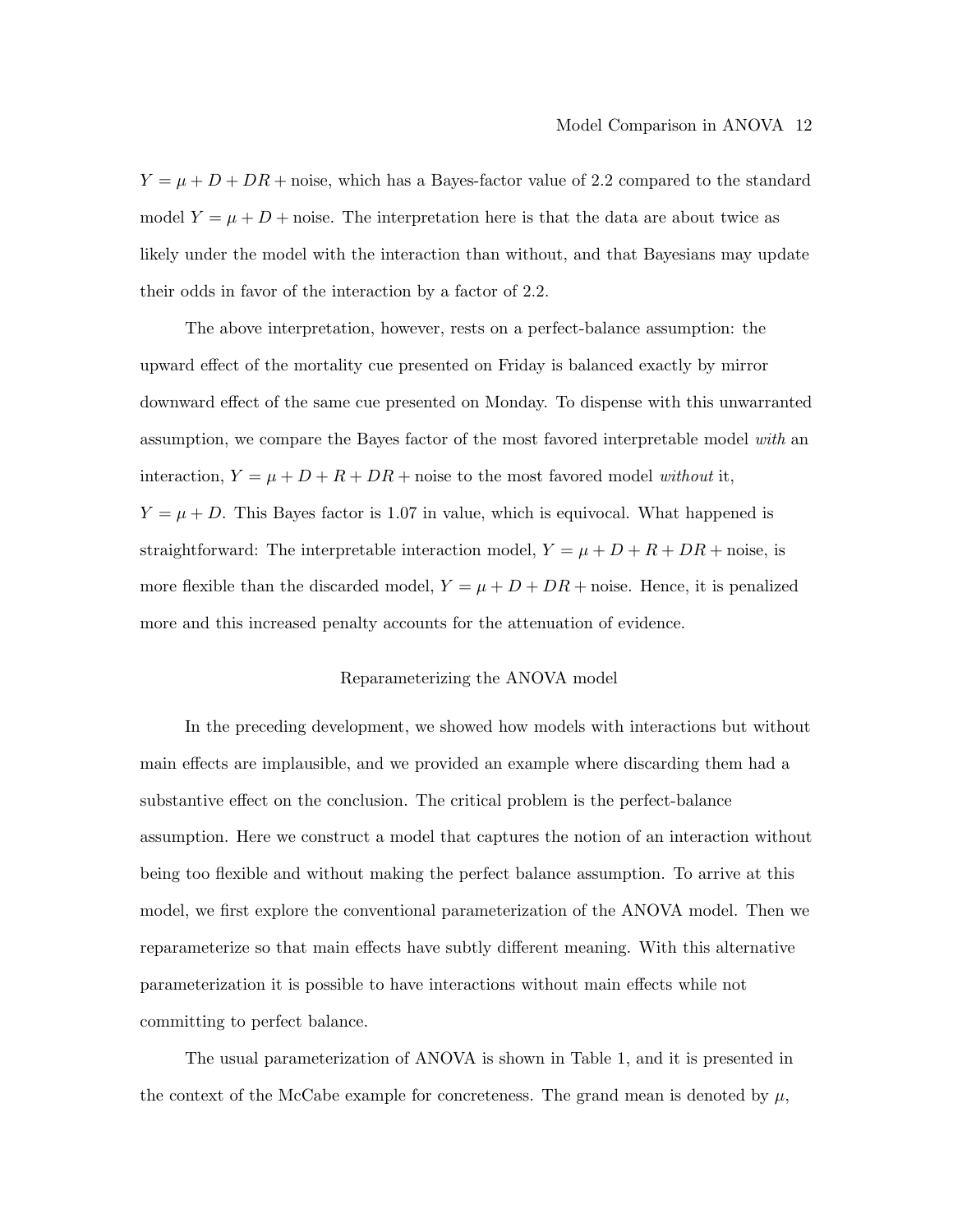the main effect of day is denoted by  $\alpha$ , the main effect of the reminder is denoted by  $\beta$ , and the interaction is denoted by  $\gamma$ . Note the symmetry that each effect is present in all cells. The alternative parameterization, called the cornerstone parameterization, is shown in Table 2. In this parameterization, one condition—in our case the social-exclusion-reminder-on-Monday condition—serves as a baseline or cornerstone. All effects are measured relative to it. Here,  $\mu$  serves as a baseline parameter rather than a grand mean. Although  $\alpha$  and  $\beta$  are main effects, they are measured relative to baseline rather than to the grand mean. And  $\gamma$ , the interaction, is the deviation from additivity as manifest in a single cell.

Parameters in the usual and cornerstone parameterizations have different meanings. The cornerstone parameterization appears inconvenient because main effects are relative to only one condition rather than marginal across several conditions. Moreover, the marginal means across rows and columns include all parameters. The key benefit of this parameterization is that interactions may occur without main effects and, importantly, without a perfect balance assumption. If both main effects are zero, the resulting data pattern is that three cells have the same value while the fourth has a different one. Such a pattern is plausible; for example, it would describe plant growth where one factor is whether water is provided or not and the other factor is whether sunlight was provided or night. Plants grow only with some sunlight and water. Importantly, there is no perfectly opposing balance conditions when the main effects are zero.

The cornerstone parameterizations strike us as particularly appropriate when the theoretical question of interest is limited to the interaction because the main effects describe only the effect at one level. It is well-suited to McCabe et al.'s analysis because in this study there is no specific theoretical question about the main effects of day or type of reminder. Here, the theoretical question is about the over-additive interaction, or a positive value of  $\gamma$ . The assessment of  $\gamma$  may be made regardless of the values of  $\alpha$  and  $\beta$ .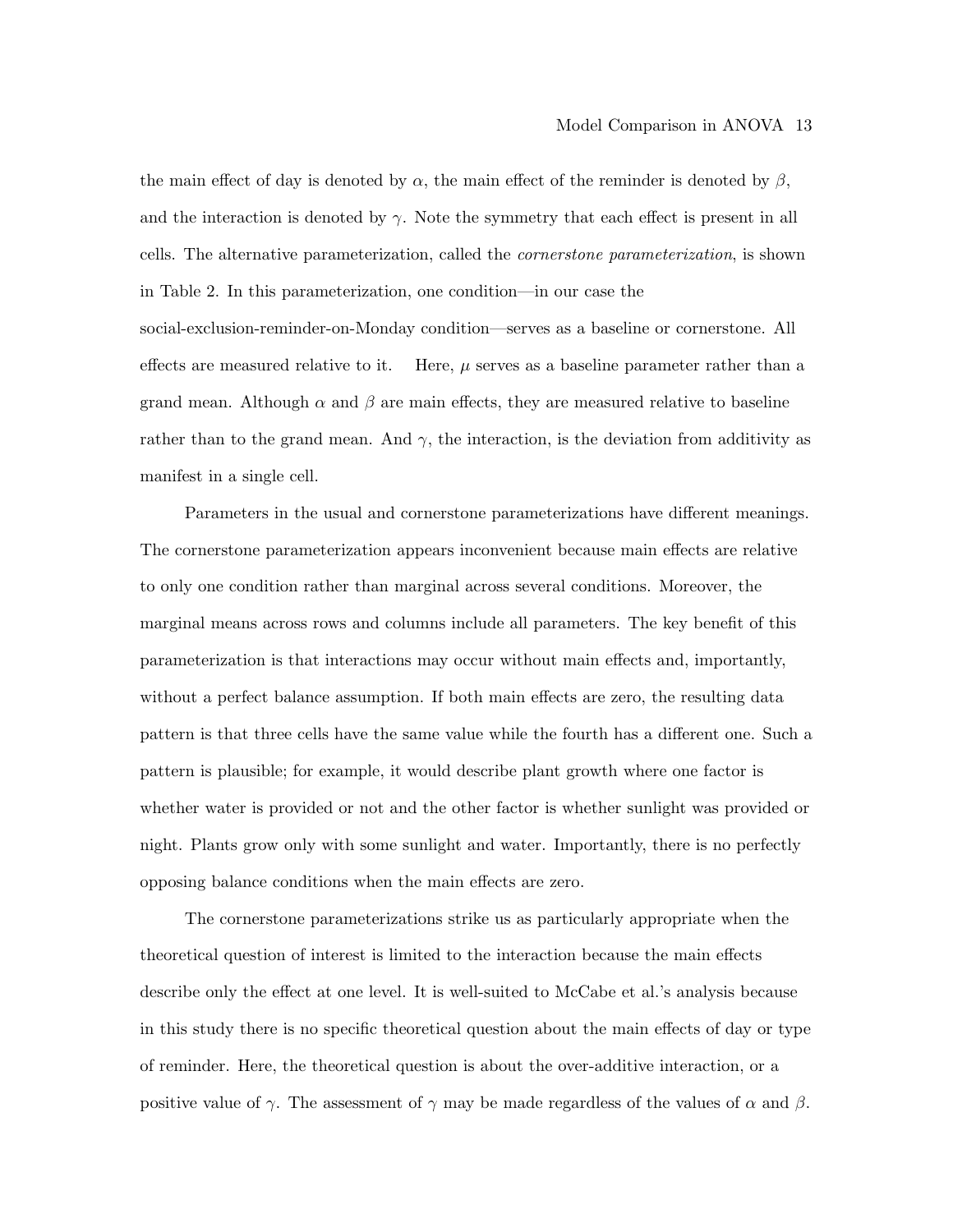To assess the McCabe et al. claim, we computed the Bayes factors between a model with  $\gamma = 0$  (additive effects) and one with  $\gamma > 0$  (over additive interaction).<sup>4</sup> The Bayes factor is 9.2 in favor of the interaction, indicating evidence for the hypothesis that mortality reminders lead to more positive attitudes toward drinking alcohol on Fridays than on Mondays. This Bayes factor, from a more targeted and thoughtful modeling implementation, best captures the theoretically important structure in the data.

#### Summary

From the model-comparison perspective, positions of theoretical importance are instantiated as models. These models are then compared and the evidence from the comparison is a proxy for evidence for competing theoretical positions. The benefit of modeling, as is shown here, is that one can tailor the model precisely to match the theories under consideration, providing inference with more resolution than is possible with the off-the-shelf ANOVA procedures. Judicious modeling is assuredly a path to a more fruitful, insightful, accurate, and productive psychological science.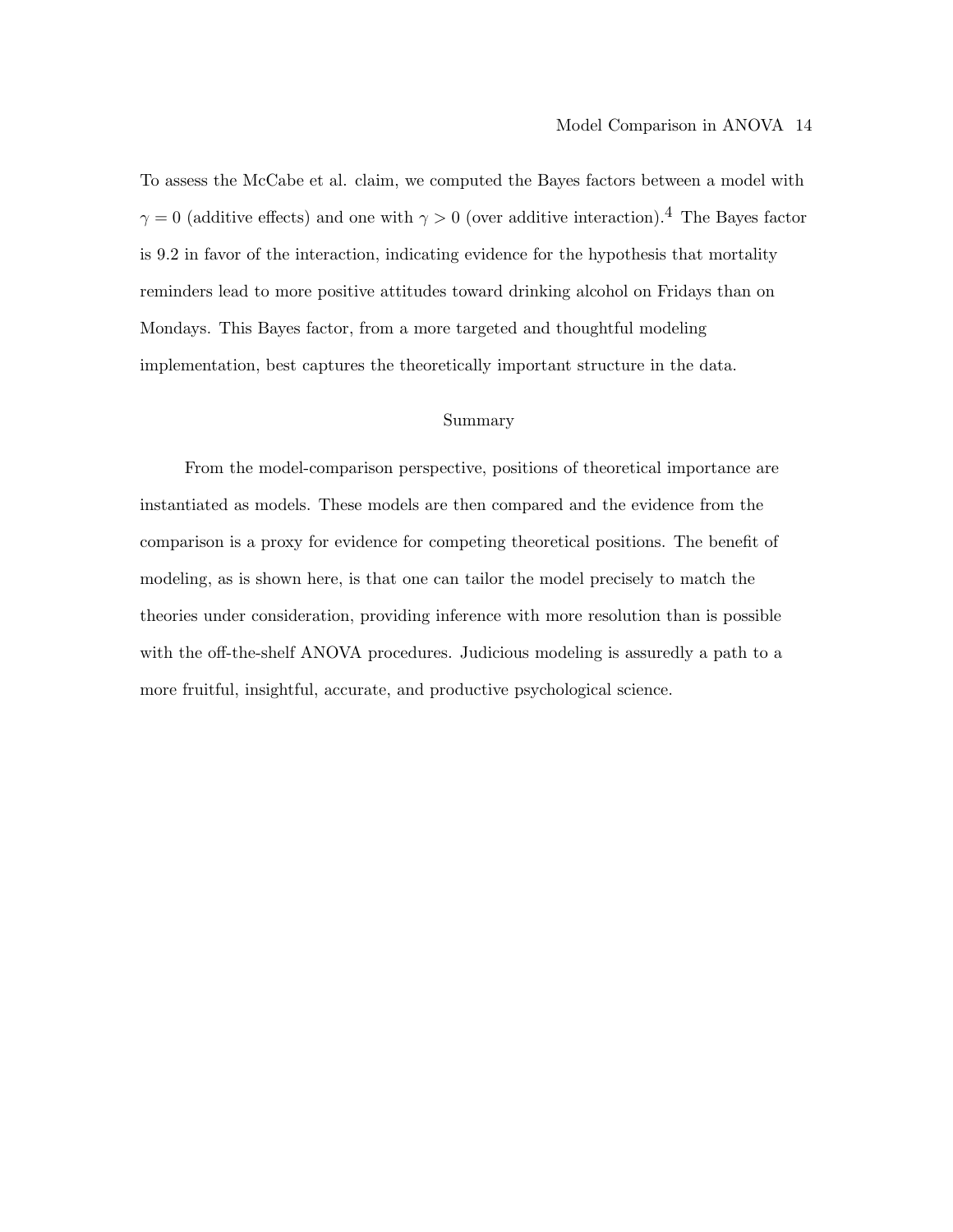#### References

- Akaike, H. (1974). A new look at the statistical model identification. IEEE Transactions on Automatic Control, 19 , 716-723.
- Burnham, K. P., & Anderson, D. R. (2002). Model selection and multimodel inference: A practical information theoretic approach (second edition ed.). New York, NY: Springer-Verlag.
- Greenberg, J., Pyszczynski, T., & Solomon, S. (1986). The causes and consequences of a need for self-esteem: A terror management theory. In R. F. Baumeister (Ed.), Public self and private self. New York: Springer-Verlag.
- Grunwald, P., Myung, I. J., & Pitt, M. A. (2005). Advances in minimum description length: Theory and applications. Cambridge: MIT Press.
- Jeffreys, H. (1961). Theory of probability (3rd edition). New York: Oxford University Press.
- McCabe, S., Arndt, J., Bartholow, B. D., & Engelhardt, C. R. (submitted). *Mortality* salience and the weekend effect: Thoughts of death enhance alcohol related attitudes on Friday but not on Monday.
- Morey, R. D., & Rouder, J. N. (2014). *BayesFactor 0.9.6.* Comprehensive R Archive Network. Retrieved from http://cran.r-project.org/web/packages/BayesFactor/index.html
- 
- Myung, I.-J., & Pitt, M. A. (1997). Applying Occam's razor in modeling cognition: A Bayesian approach. Psychonomic Bulletin and Review, 4, 79-95.
- Nelder, J. A. (1998). The selection of terms in response-surface models-How strong is the weak-heredity principle? American Statistician, 52, 315-318.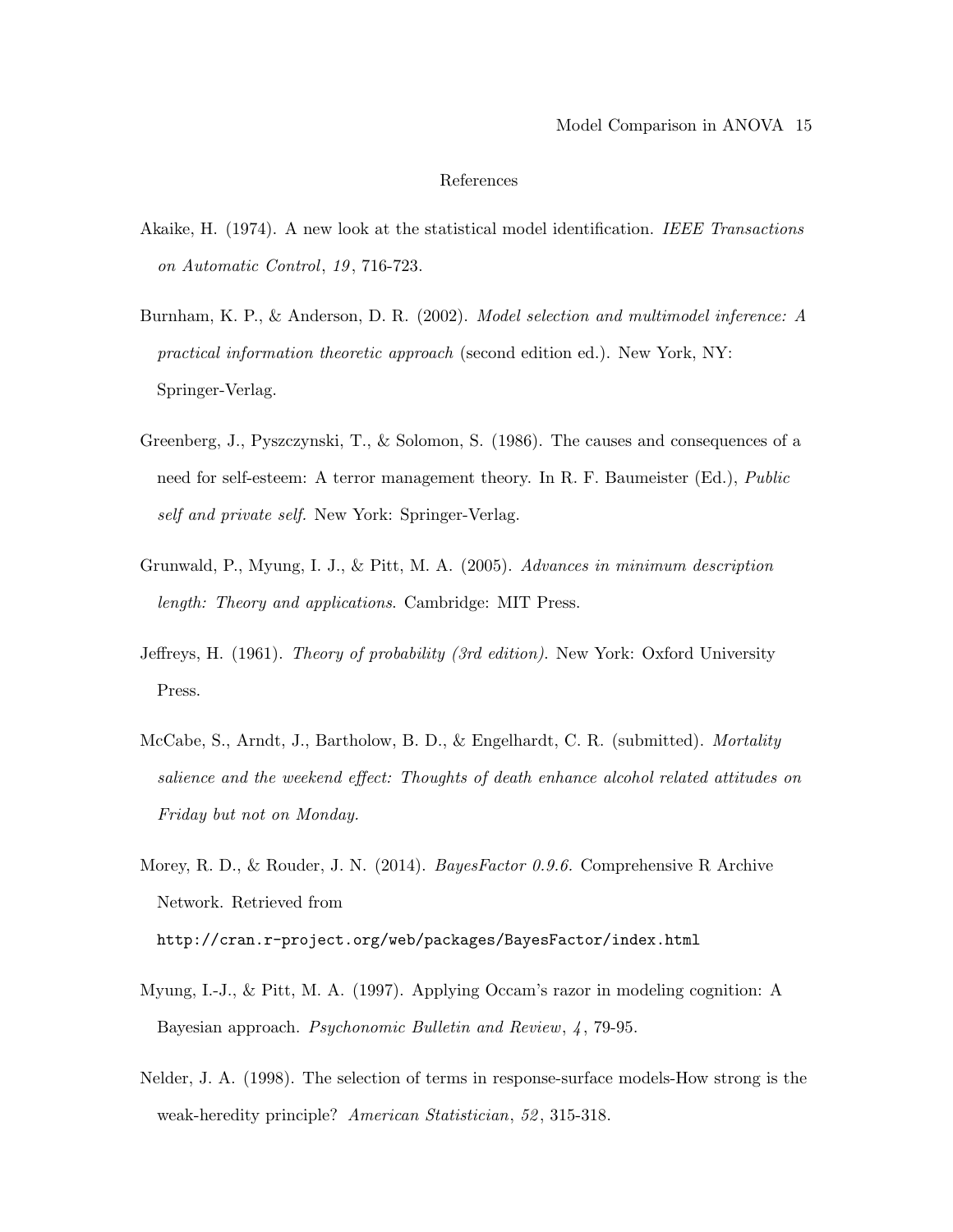- Rouder, J. N., Morey, R. D., Speckman, P. L., & Province, J. M. (2012). Default Bayes factors for ANOVA designs. Journal of Mathematical Psychology, 56 , 356-374. Retrieved from http://dx.doi.org/10.1016/j.jmp.2012.08.001
- Rouder, J. N., Speckman, P. L., Sun, D., Morey, R. D., & Iverson, G. (2009). Bayesian t-tests for accepting and rejecting the null hypothesis. Psychonomic Bulletin and Review, 16 , 225-237. Retrieved from http://dx.doi.org/10.3758/PBR.16.2.225
- Schwartz, G.  $(1978)$ . Estimating the dimension of a model. Annals of Statistics, 6, 461-464.
- Spiegelhalter, D. J., Best, N. G., Carlin, B. P., & van der Linde, A. (2002). Bayesian measures of model complexity and fit (with discussion). Journal of the Royal Statistical Society, Series B (Statistical Methodology), 64 , 583-639.
- Venables, W. N. (2000). Exegeses on linear models. Paper presented to the S-PLUS User's Conference. Retrieved from http://www.stats.ox.ac.uk/pub/MASS3/Exegeses.pdf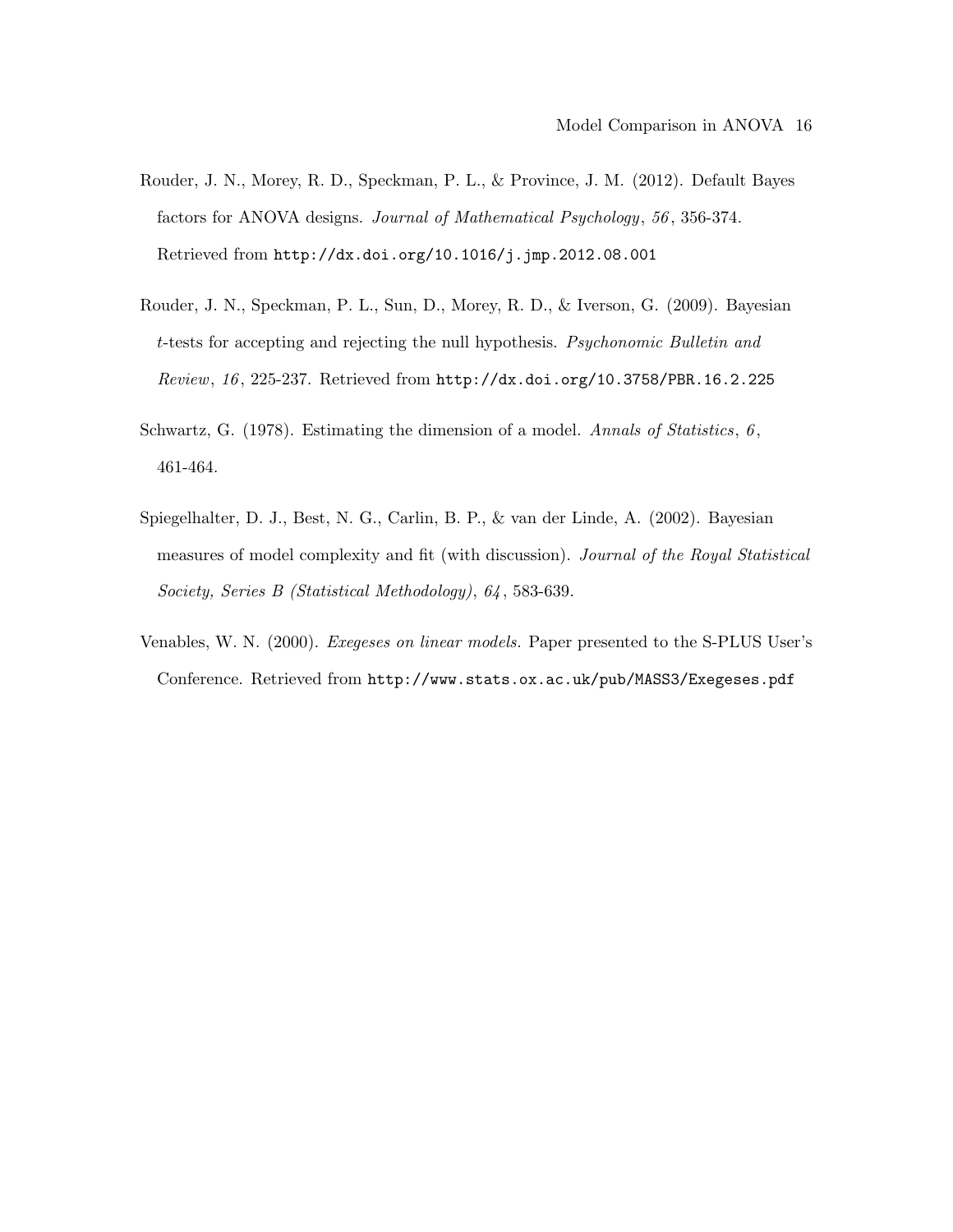### Author Note

Email: rouderj@missouri.edu, Web: pcl.missouri.edu; Twitter: @JeffRouder. This research was supported by National Science Foundation grants BCS-1240359 and SES-102408.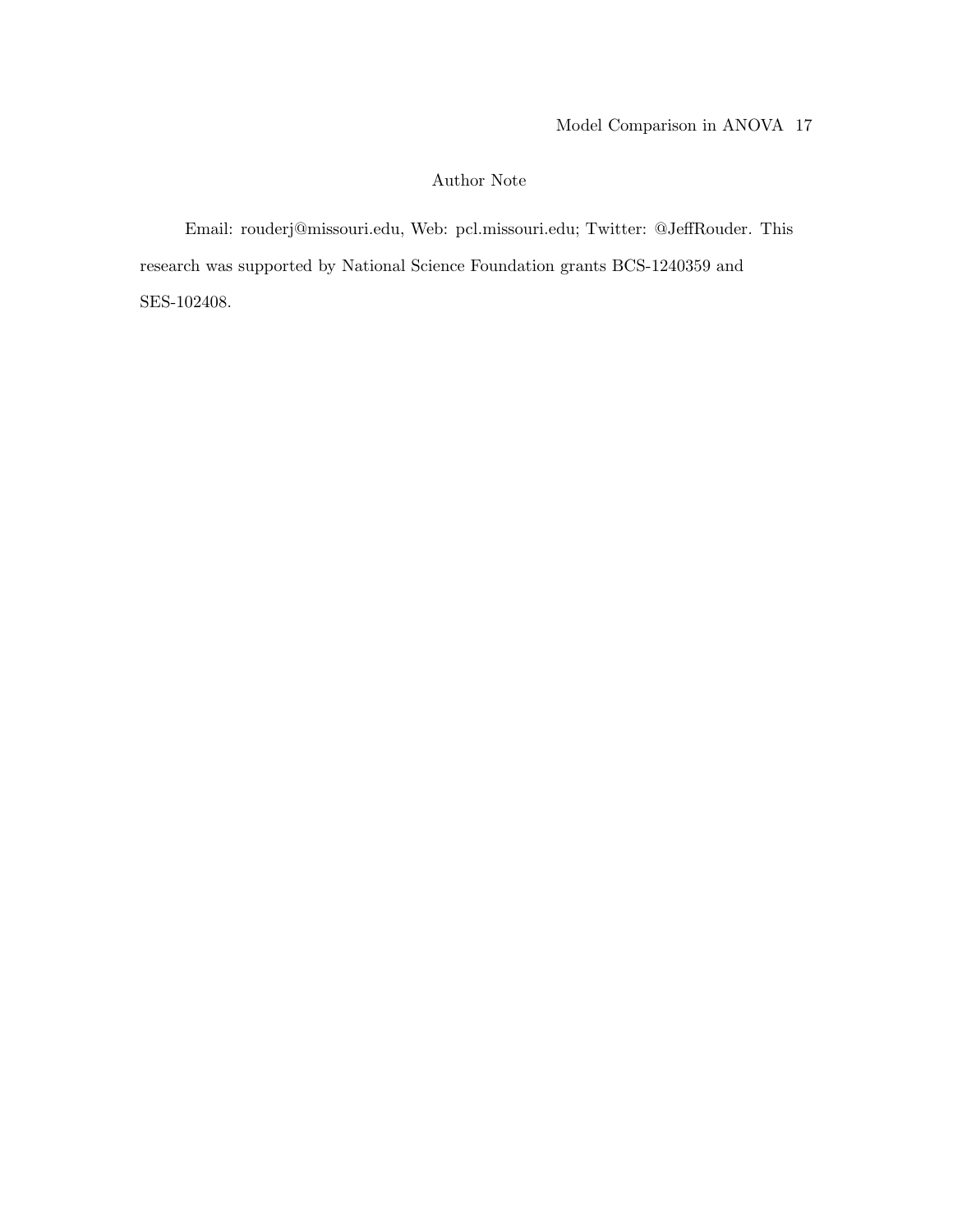#### Footnotes

<sup>1</sup>The grand mean  $\mu$  is a single free parameter. The term A denotes the effects of Factor A, and it is a vector of parameters with one parameter for each level of the factor. If these levels are assumed to be fixed effects, then a sums-to-zero constraint may be placed on the parameters yielding one fewer parameters than levels.

<sup>2</sup>Let a and b denote the levels of factors A and B, respectively. Then, there are a, b, and  $a \times b$  parameters for the main effects of factors A and B and the interaction, respectively. If A and B are treated as fixed effects, then the imposition of the usual sums-to-zero constraints yields  $a - 1$ ,  $b - 1$  and  $(a - 1)(b - 1)$  parameters for the main effects of factors  $A$  and  $B$  and the interaction, respectively.

3Bayes factors described in Rouder, Morey, Speckman, & Province (2012) were computed with the anovaBF function in the BayesFactor package for R (Morey & Rouder, 2014). Default values of .5 on the scale of effect sizes were used.

<sup>4</sup>Bayes factors were computed with the nWayAOV function in the BayesFactor package. This function allows the analyst to set the design matrix, which was constructed to encode the alternative parameterization. Default values of .5 on the scale of effect sizes were used.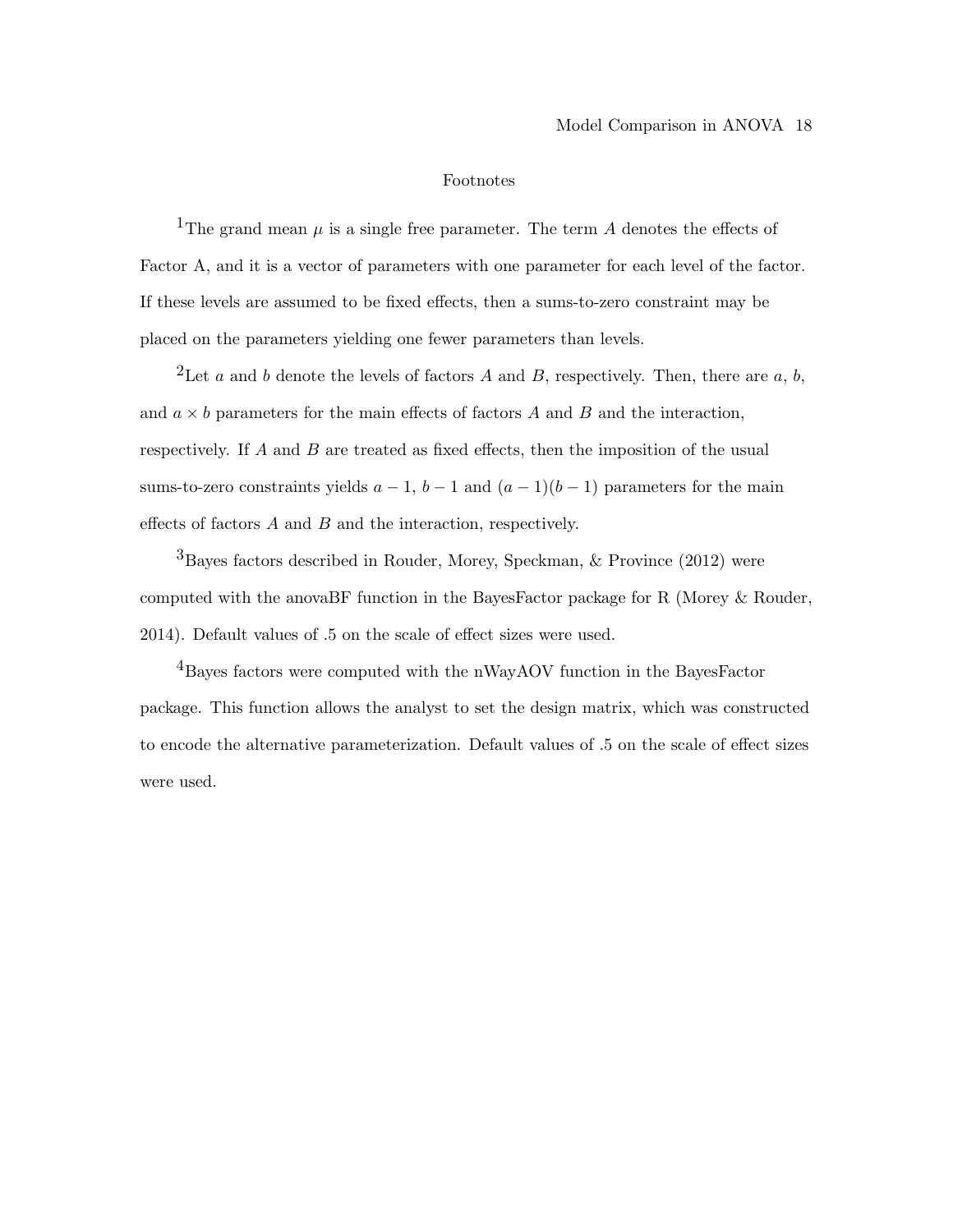## Model Comparison in ANOVA 19

|        | Exclusion                                           | Mortality                                                       | Mean           |
|--------|-----------------------------------------------------|-----------------------------------------------------------------|----------------|
| Monday | $\mu-\alpha-\beta+\gamma$ $\mu-\alpha+\beta-\gamma$ |                                                                 | $\mu - \alpha$ |
| Friday |                                                     | $\mu + \alpha - \beta - \gamma$ $\mu + \alpha + \beta + \gamma$ | $\mu + \alpha$ |
| Mean   | $\mu - \beta$                                       | $\mu + \beta$                                                   | u              |
|        |                                                     |                                                                 |                |

Table 1 The usual parameterization of the 2-by-2 ANOVA model.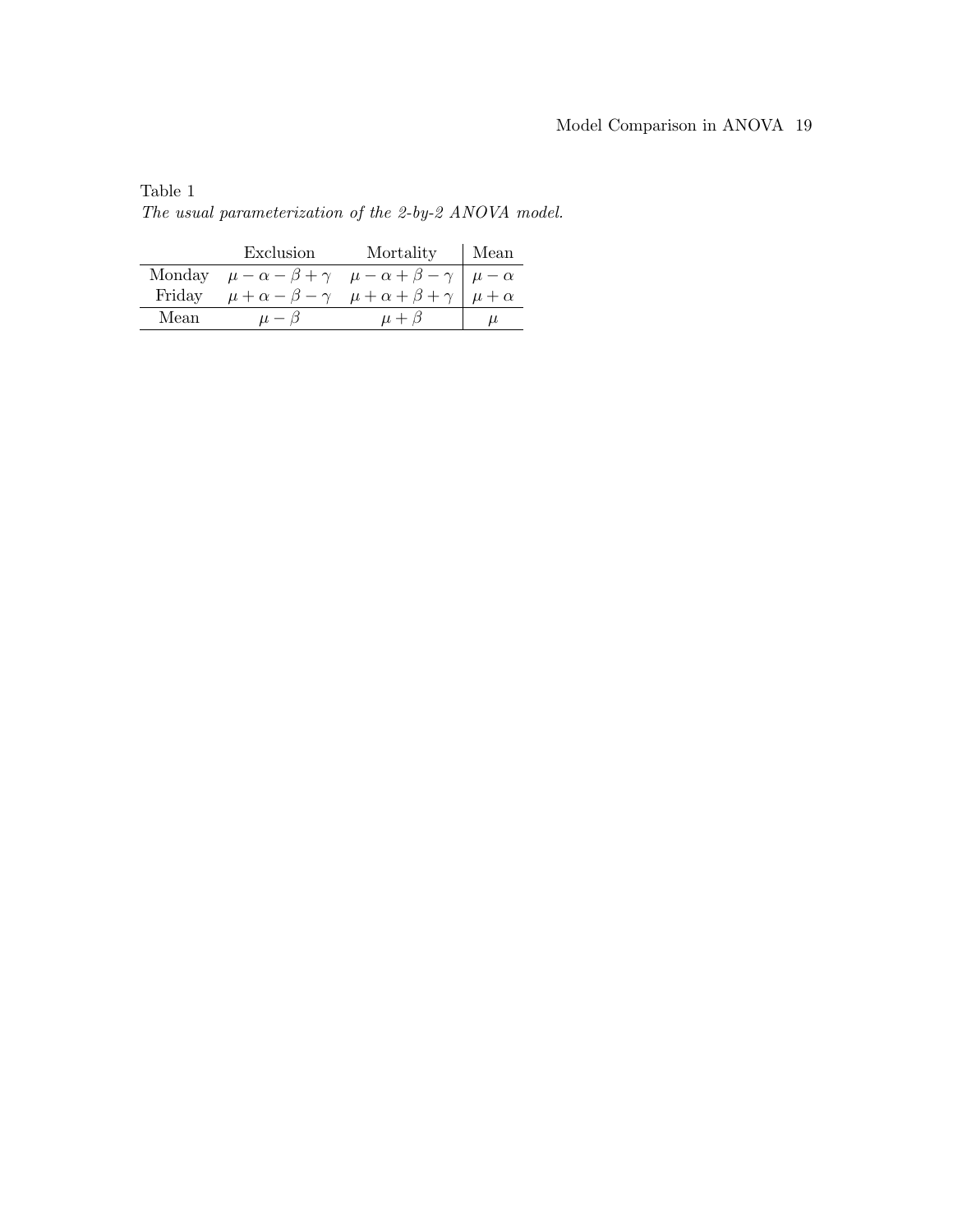| Table 2 |                                                             |  |  |
|---------|-------------------------------------------------------------|--|--|
|         | The cornerstone parameterization of the 2-by-2 ANOVA model. |  |  |

|        | Exclusion     | Mortality                        | Mean                       |
|--------|---------------|----------------------------------|----------------------------|
| Monday | u             | $\mu + \alpha$                   | $\mu + \frac{\alpha}{2}$   |
| Friday | $\mu + \beta$ | $\mu + \alpha + \beta + \gamma$  | $\mu + \frac{\alpha}{2} +$ |
| Mean   | $\mu +$       | $\mu + \alpha + \frac{\beta}{2}$ | $\alpha$<br>$\mu$ -        |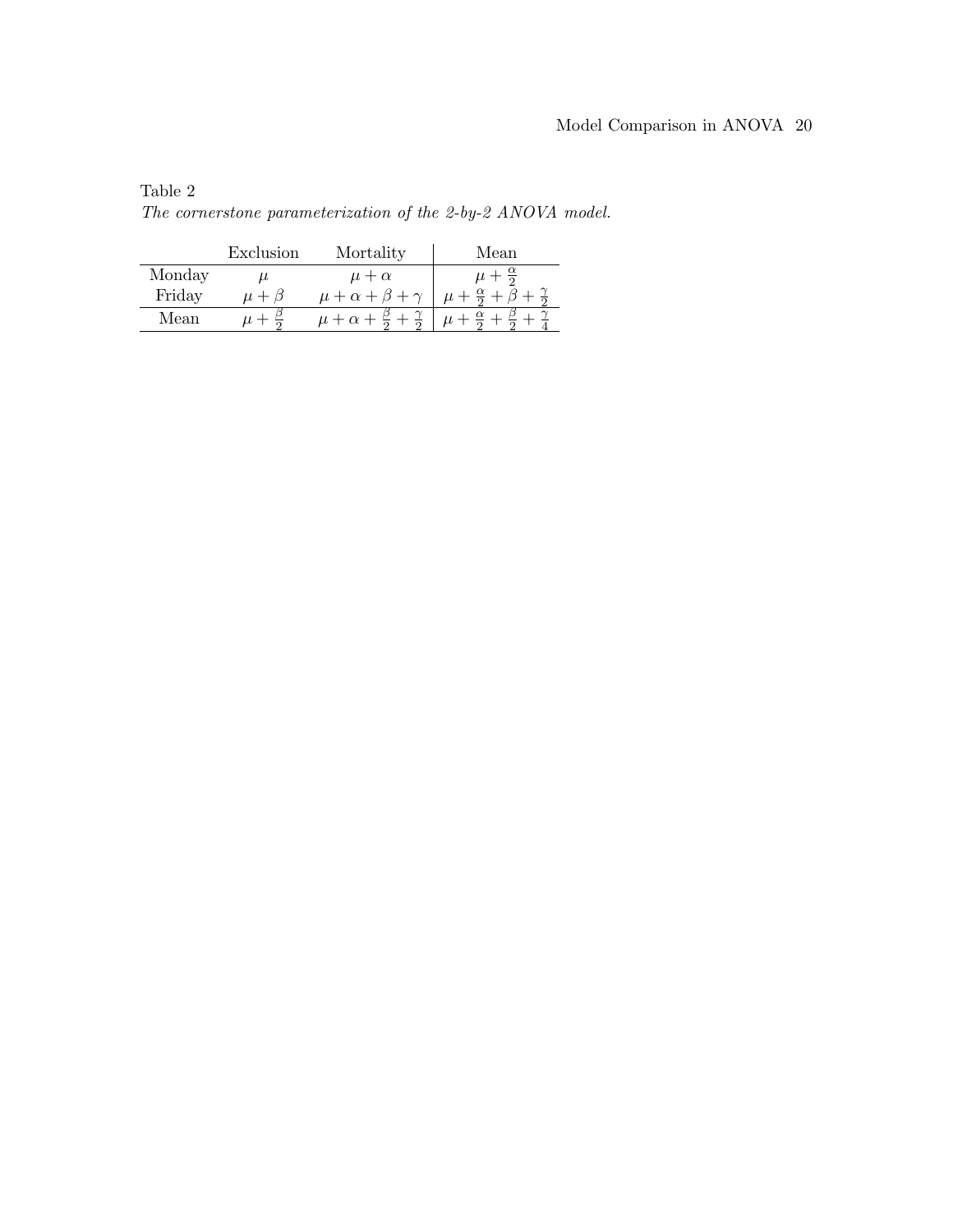#### Figure Captions

Figure 1. Various model comparison strategies for ANOVA. A. A comparison between a null model and an effects model for one-way ANOVA. B. There are eight possible models for the two-way case. The lines denote nesting relations among the models. C. Conventional ANOVA is a top-down approach that does not use the bottom of the hierarchy. **D.** The exclusion of implausible models that make an exact-balancing assumption. E. An additional exclusion when the dependent measure is ordinal rather than interval.

Figure 2. A. An interaction without main effects for the price offered for a pint of ice cream as a function of sugar and fat content. B. The same dependency across a continuum of levels. From this panel it is clear that the lack of main effects reflects an implausibly fortuitous choice of levels.

Figure 3. Results from McCable et al.: A. Sample means indicate the plausibility of a main effect of day and an interaction between day and reminder type. Error bars denote standard errors. B. Bayes factor model comparisons for the standard ANOVA parameterization. The label "trace" refers to very small Bayes factor values on the order of 10−10. These values hold for models without a main effect of day. The models colored in light yellow are considered while those colored in red are discarded as implausible because they assume interactions that perfectly cancel out main effects.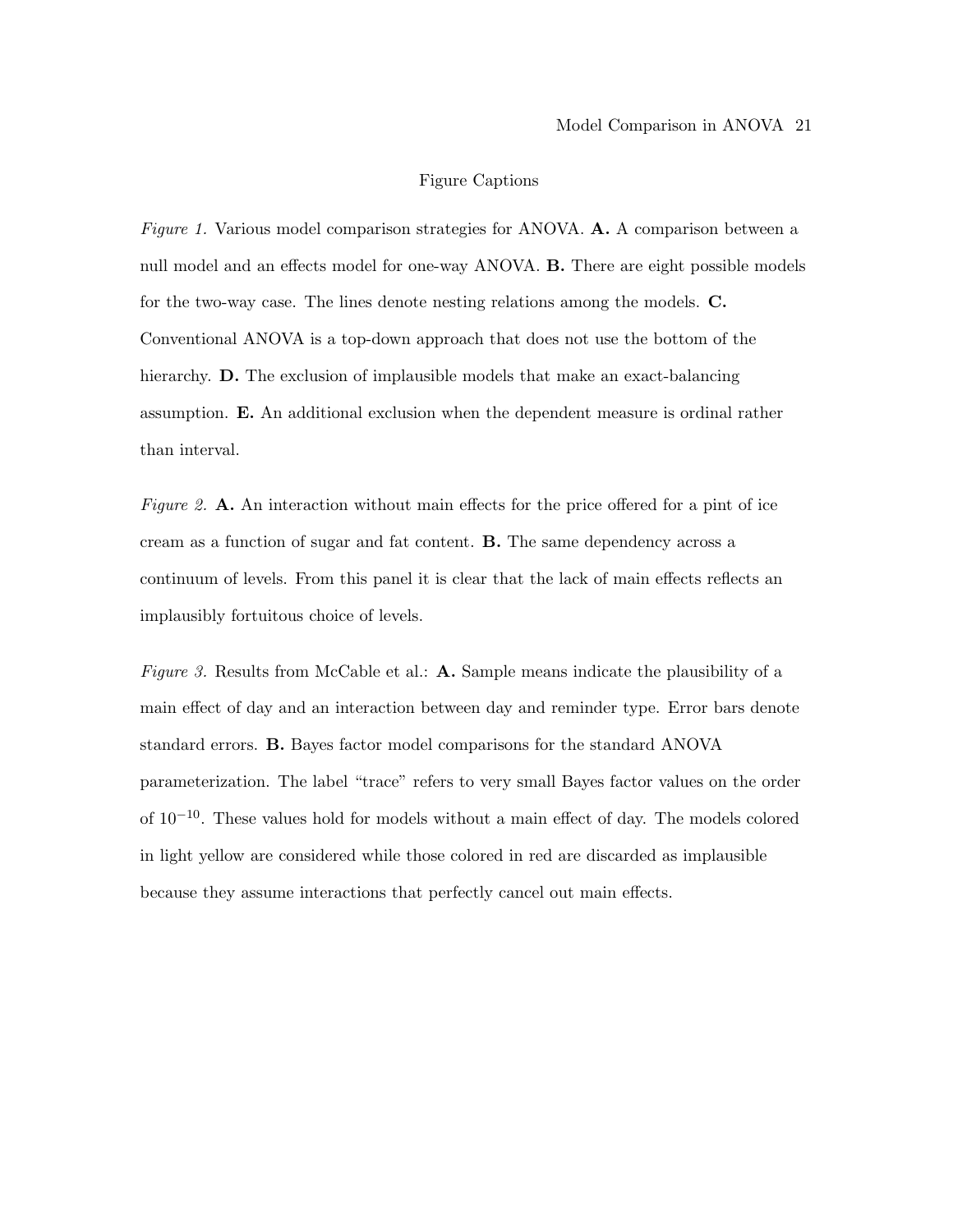

Model Comparison in ANOVA, Figure 1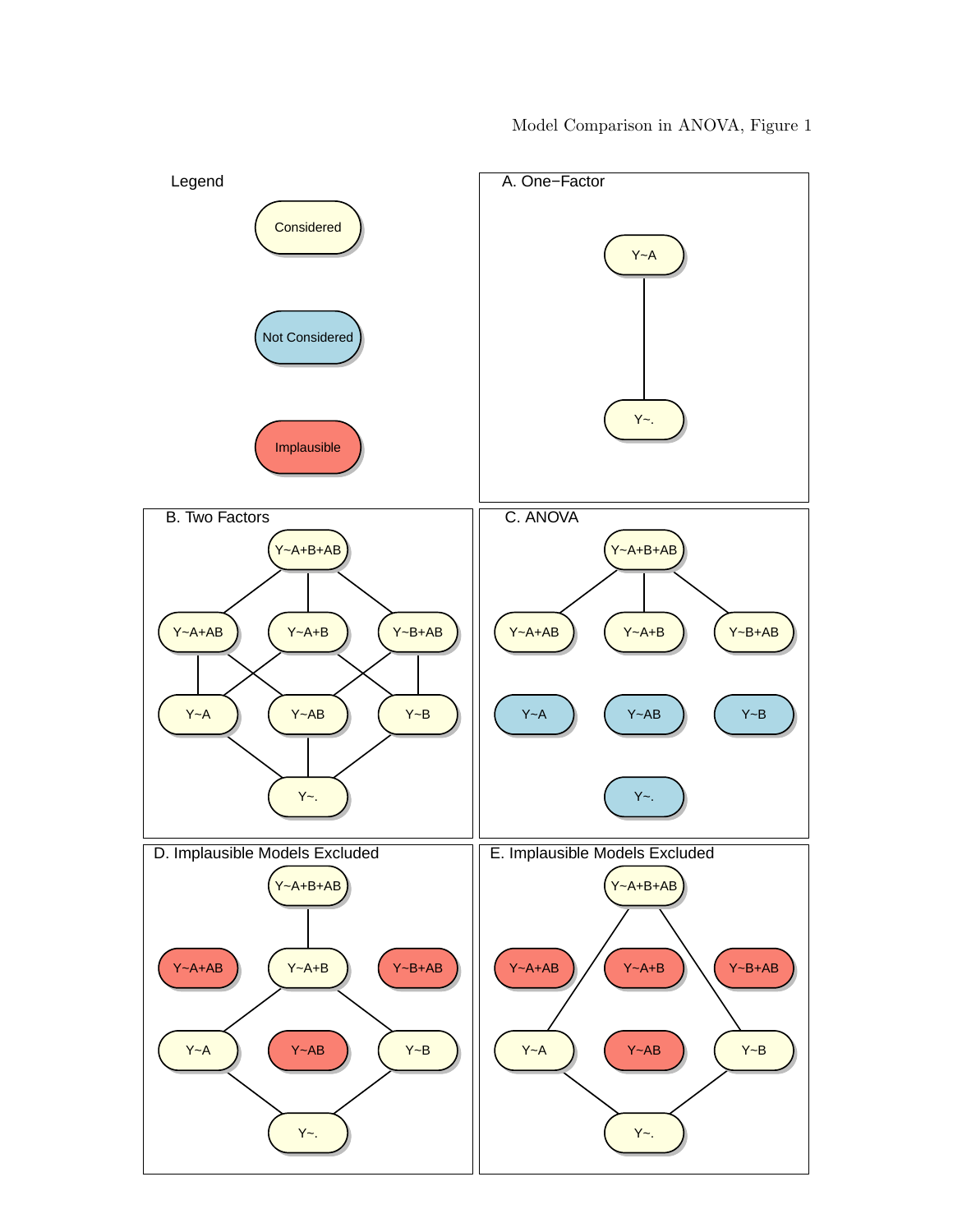